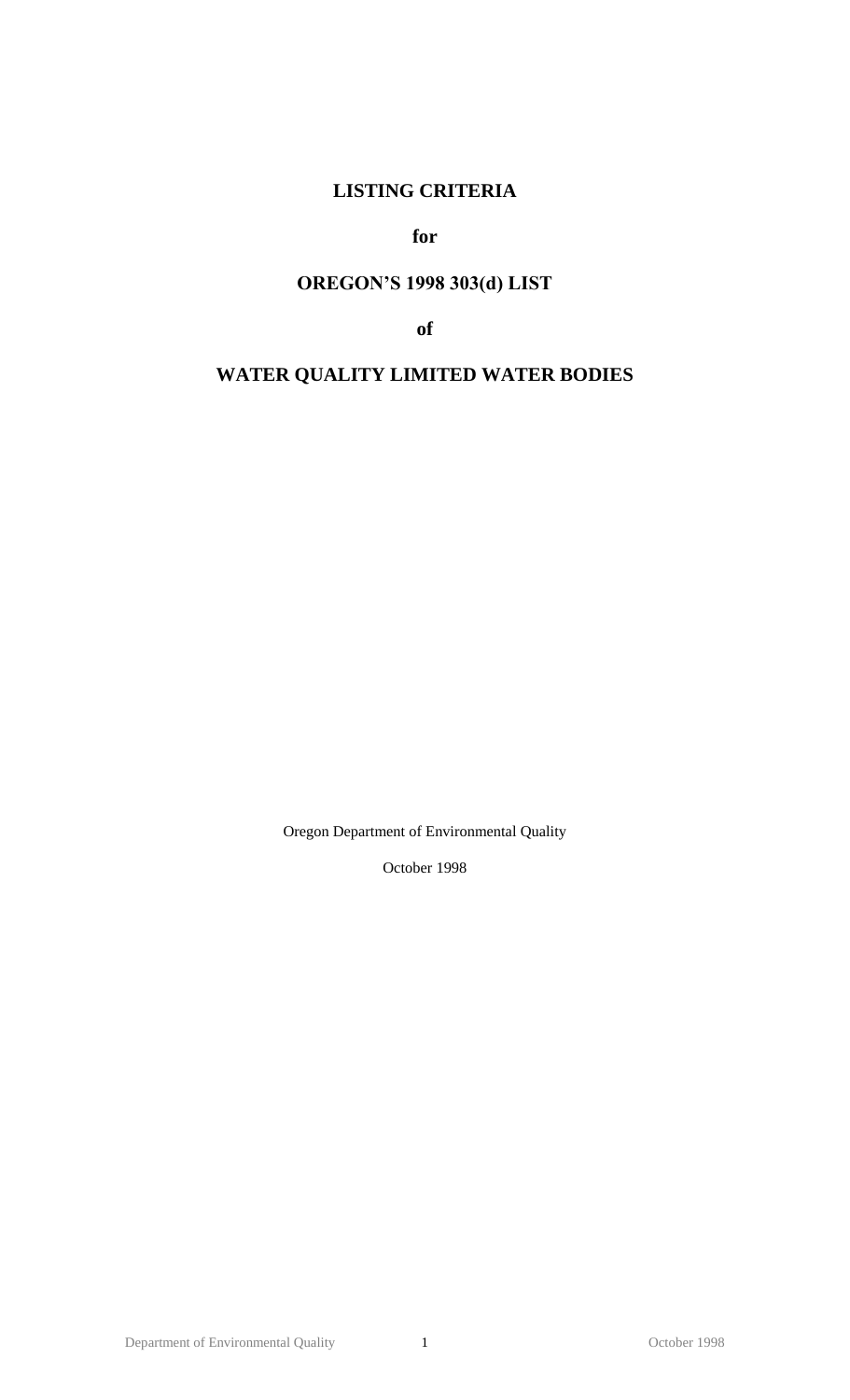**BACKGROUND:** The 1972 Federal Clean Water Act (CWA) in Section 303(d) requires each state to identify those waters for which existing required pollution controls are not stringent enough to achieve that state's water quality standards. For these waters, states are required to establish total maximum daily loads (TMDLs) in accordance with a priority ranking. The requirements for listing water quality limited streams still in need of a TMDL are contained in several parts of the Code of Federal Regulations 40 CFR. The most recent updates were published July 24, 1992 and became effective August 24, 1992. In addition, the U. S. Environmental Protection Agency (EPA) Region 10 has established guidance entitled, "Guidance Document for listing water bodies in the Region 10 Section 303(d) Program," (November 1995, available upon request).

The clarification of the intent of Section 303(d) in 1992 required the State to "demonstrate good cause" for not listing a water body and puts the burden of proof on the State to justify exclusion of any water body (Federal Register, Volume 57, No. 143, Friday July 24, 1992, pg 33047, preamble to Section 130.7 TMDLs). The State must use all existing and readily available water quality data to prepare the Section 303(d) list. At a minimum, the following sources of data should be considered: waters identified as partially or not meeting water quality standards in the 305(b) report; waters for which dilution calculations or predictive models indicate nonattainment of standards; waters for which problems have been reported by other agencies, institutions and the public; and waters identified as impaired or threatened in the State's nonpoint assessments submitted to EPA under Section 319 of the CWA.

Standards are typically designed to protect the most sensitive beneficial use within a water body. Listings can be based on: evidence of a numeric standard exceedence; evidence of a narrative standard exceedence; evidence of a beneficial use impairment; or antidegradation (i.e. a declining trend in water quality such that it would exceed a standard prior to the next listing period).

When a state submits its Section 303(d) list and supporting documentation to EPA for review and approval, the submission will constitute the bulk of the administrative record supporting EPA's approval of the list. The submission should include: the Section 303(d) list including pollutants impairing water quality and the priorities and waters targeted for TMDL development during the next listing cycle; a description of the process the state used in developing the list; any criteria and guidelines used by the state in developing the list; the basis for listing decisions made; and a summary of the response to public comments.

This is a summary of the listing process and criteria used by the Oregon Department of Environmental Quality (DEQ) to develop its 1998 303(d). The 303(d) list decision matrix for developing the 303(d) list is contained in separate documentation. This guidance was based on the following documents: Oregon Water Quality Standards (OAR 340-41) and "Guidance Document for listing water bodies in the Region 10 Section 303(d) Program."

A summary of the response to public comment will be developed based on comments received during the public comment period held from September 27 - November 1, 1996 and the comment period held February 19 - April 20, 1998.

**LISTING PROCESS OVERVIEW:** The Department's process to develop the 1998 303(d) list consisted of the following steps:

**First Public Review Period:** The first public comment period, which was from September 27, 1996 to November 1, 1996, provided the public with an opportunity to comment on the 1994/96 303(d) list and the criteria used to develop that listing. Modifications were made, as appropriate, to the list and were included in the draft which went out for public comment February 17 to April 20, 1998.

**Data Gathering and Review:** The Department put out a public notice from September 22, 1997 to November 21, 1997 seeking further technical information on the condition of Oregon's surface waters. Data received during the "Call for Data" along with data received during the first public review process, as well as, additional data gathered by the Department was reviewed to determine whether it met the minimal data requirements, whether standards were exceeded or beneficial uses were impaired, and then evaluated to determine if any rationale for not listing applied (as outlined below).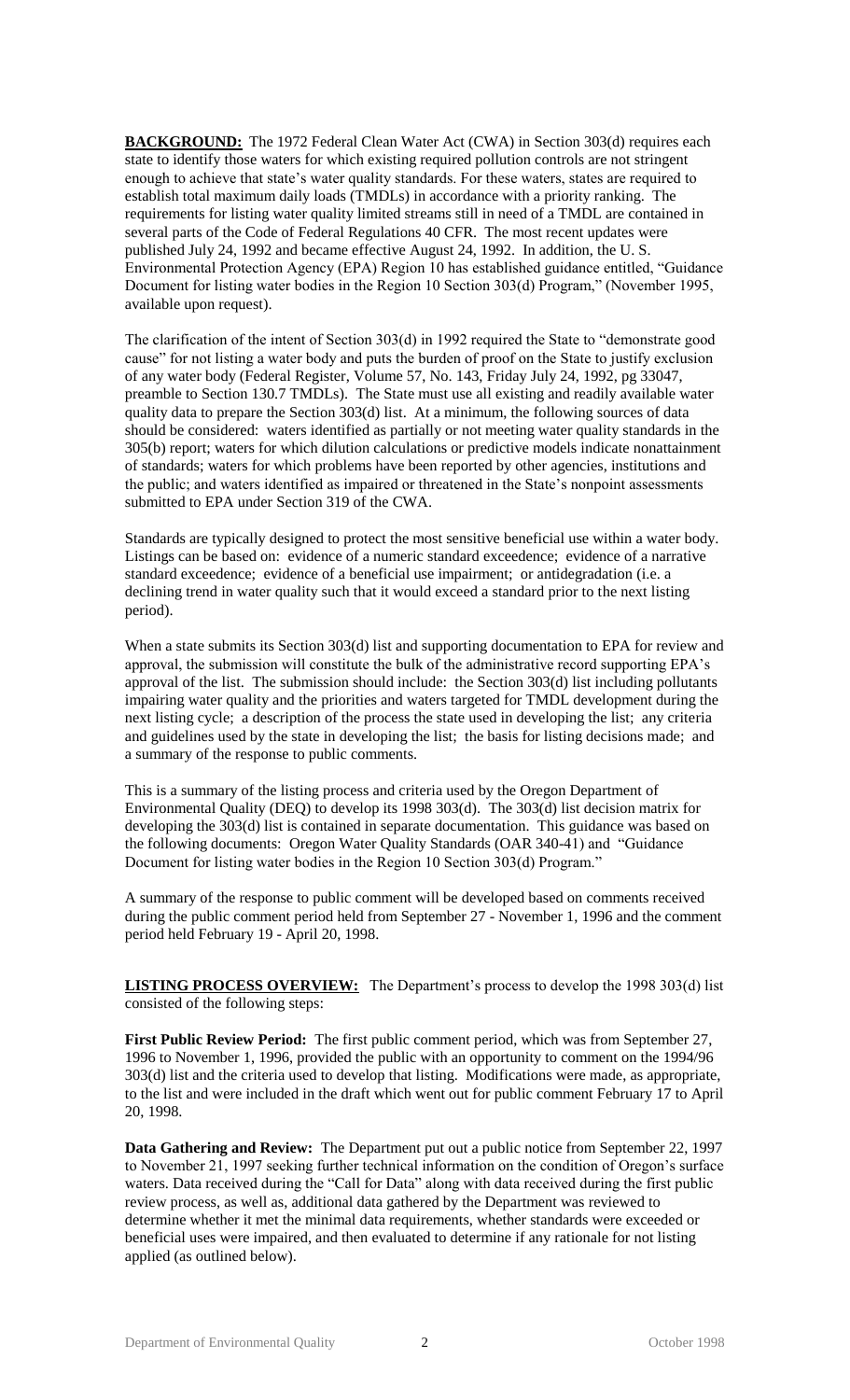The Department actively sought out data collected by other federal and state agencies, tribes, local governments, watershed councils, private and public organizations and individuals. DEQ especially focused on obtaining data from the U.S. Forest Service and Bureau of Land Management which have land management responsibilities for large portions of Oregon.

**Second Public Review Process:** A Draft 1998 303(d) List of Water Quality Limited Water bodies was released for public review between February 19, 1998 - April 20, 1998. A series of 7 Public Hearings were held throughout the state between March 16 and April 2, 1998. A summary of the written and oral comments and DEQ's responses to those comments from both comment periods is available from DEQ as separate documents.

**Final 1998 list:** The Draft 1998 303(d) list was revised where appropriate, based on the review of public comment. Oregon's Final 1998 303(d) list was submitted to US EPA Region X with supporting documentation for EPA's approval/disapproval (if disapproved, EPA has 30 days to develop a list) on October 16, 1998. Supporting documentation include: a decision matrix indicating what information was considered and what action was taken; criteria used for listing water bodies; summaries of the public comment; responses to commonly asked questions and response summary.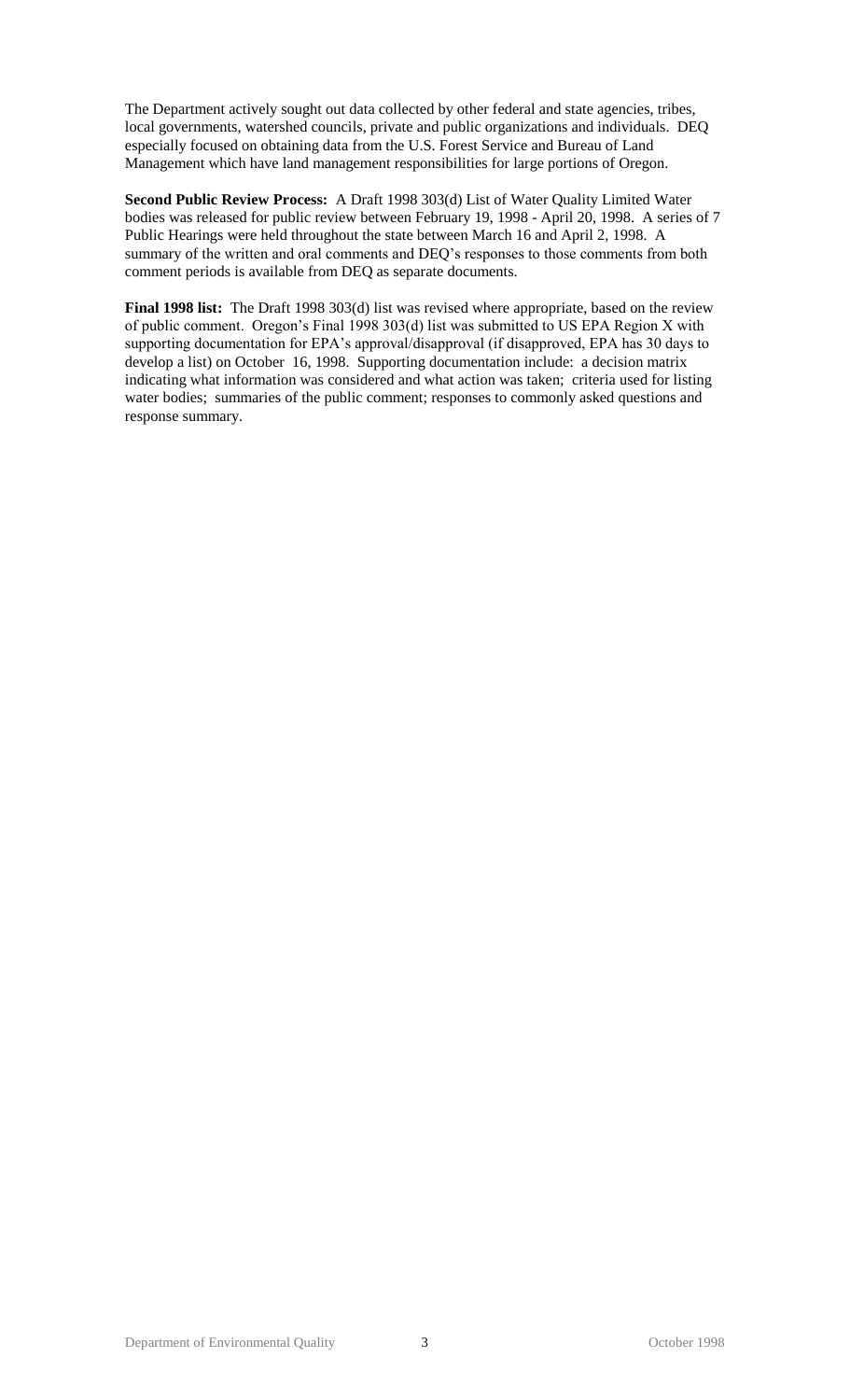**LISTING PROCESS AND DECISION MATRIX:** The following is a summary of the process used to evaluate data for the development of the 1998 303(d) list. It also provides information for how the 303(d) List Decision Matrix and the list were developed. The Decision Matrix consists of the following columns: Name and Description, Water body Segment, Parameter, Criteria, Season, Basis for Consideration of Listing, Supporting Data or Information, Rationale for Not Listing, Listing Status and Listing Change From 1994/96.

**Name and Description:** The name and the segment of stream or area of water body considered.

In general, rivers and streams were listed for their entire length (mouth to headwaters) unless there was information available to divide them into segments. Larger rivers were segmented based on factors such as changes in land use or slope, presence of a dam or other major structure such as a major irrigation diversion or major tributary. Rivers and streams were also segmented based on water quality data indicating different water quality status. Segments identified in the Nonpoint Source Assessment (DEQ, 1988) were utilized as a starting point. These segments were reviewed as part of the public review process of the Nonpoint Source Assessment. The listing of an entire stream is consistent with the approach that is identified under 340-41-026 (3) (D) (i) which encourages the development and implementation of a temperature management plan on a watershed basis. The Department is interested in gaining data that will aid in further refining the segments listed and is interested in developing the list more on a watershed basis. Headwaters can be defined as the natural perennial/intermittent stream interface of the named stream. Segments are based on professional judgment and the Department will review its approach in future listing updates.

Water body Segment #: Segment Code that was used internally to reference the stream segment in Department data bases. Contact the Department if you wish further information about the code.

Parameter: Name of water quality standard being considered.

**Criteria:** The specific water quality conditions the water body is being compared with and must meet to be in compliance with the standard..

**Season:** The time of year when a violation of the water quality standard is a concern.

**Basis for Consideration of Listing:** The Department is required to, at a minimum, assemble and evaluate "all existing and readily available water quality related data and information" including: waters identified as partially or not meeting uses or as threatened in its most recent 305(b) report; waters for which dilution and predictive models indicate nonattainment of water quality standards; water for which water quality problems have been reported by local, state or federal agencies, public or academic institutions for which they have data; waters identified as impaired or threatened in a nonpoint assessment submitted to EPA under section 319 of the CWA.

- 305(b) Report: This report is required every two years under the Clean Water Act in order to report the status of the nation's waters to Congress. EPA has published guidelines for developing this report. Included in these guidelines are criteria for rating water quality. In general, waters with less than or equal to 10% exceedence of a standard are considered as meeting the standard, waters with greater than 10% and less than or equal to 25% exceedence of a standard are considered moderately impaired and waters with greater than 25% exceedence of a standard are considered severely impaired. Waters that were listed as being moderately or severely impaired in the 1994 305(b) were considered for the 303(d) list and were noted under "Basis for Consideration of Listing." For the final listing, the past ten years of data (WY 86 - 95 or 10/85 - 9/95) were evaluated using the most recent standards. Standards for pH, dissolved oxygen, temperature and bacteria were modified as of 1/11/96. Therefore, some streams that were identified as not meeting standards in the 1994 305(b) report may not be listed on the 303(d) list based on more recent data or modification of standards.
- Data Evaluated: In general DEQ evaluated data collected in the last 10 Water Years (i.e. WY87 to 96 or 10/86 to 9/96) when it was available or reports and studies published during that time period. Older data, reports and studies were reviewed and evaluated on a, case by case, basis using DEQ's professional judgment as to their relevance. When data was available to DEQ for WY97 (10/96 to 9/97) it was used in the evaluation for considering whether a water body should be listed (in many cases agencies and groups had not completed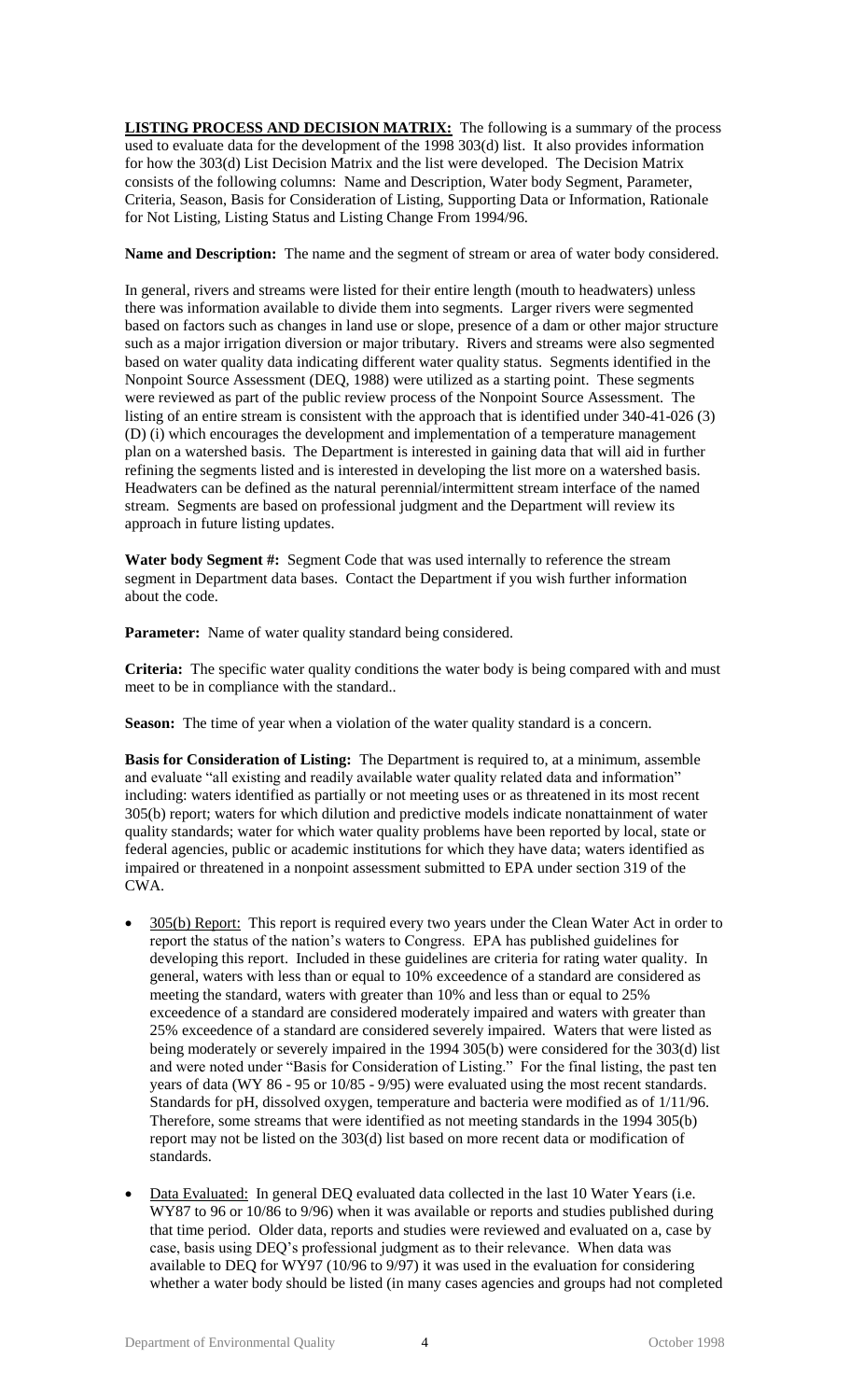their analysis of WY97 data by the time the "Call for Data" request went out). See individual listing criteria for specific Data Requirements.

- Available data: Where data was available, the source of the data was indicated.
- Nonpoint Source Assessment: If a water body was identified in the Nonpoint Source Assessment (DEQ, 1988), the Assessment was referenced along with the segment number and the evaluation given from the assessment. It is important to note that the NPS Assessment was developed using survey questionnaires to initiate an on-going problem identification process. Supporting data was not collected during the development of the assessment, instead the respondent would reference whether they were basing their determination on any data that they might have available (definition for "data" was undefined), visual observation or perception. Water quality problems based on perception were not included on the matrix. The information source used by the respondent is cited on the decision matrix. The notation "data" in this column means that the respondent was basing their judgment on data available to them at that time. It does not mean that the Department has that data.

The Department has identified these sources of information under the "Basis for consideration for Listing" column on the Decision Matrix. Water bodies for which supporting data was made available were further reviewed for listing purposes. Those water bodies for which no supporting data was available were not included on the 303(d) based on the lack of supporting data. This reason was stated under the "Rationale for Not Listing" column and under "Status" it was noted that data was needed. These water bodies are considered Water bodies of Potential Concern and the Department will continue to search for data on these water bodies for future listings. This approach is discussed in EPA Region X listing guidance regarding anecdotal information (page 3-10).

**Supporting Data or Information:** This is a brief summary of the information used by the Department in making its determination. Typically, the following are listed: source of data, location data was collected, the frequency and magnitude of the exceedences if any, the appropriate standard, season and year data was collected or represents. In some cases, reference documentation was noted and briefly summarized.

**Rationale for Not Listing:** Based on EPA Guidance, there are several situations where waters that do not meet State water quality standards do not have to be placed on the list. Water bodies can be excluded from the proposed list for any one of the following:

1. New information showing that water quality standards are being met. This may include more recent or more accurate data, more sophisticated modeling, or identification of flaws in the original assessment.

As a general rule of thumb, it should take similar data to get off the list as it took to get on the list. For example, if the listing was based on two successive years of a standard not being met, the Department would look for at least two successive years of data indicating that the standard is being met. In several cases, data was available for a site which indicated that it met the standard one year but not another year. If the Department was able to determine that there was a probable explanation as to why data from one year was more representative of stream conditions, the Department would use that data as a basis for listing.

For example, if only two years of data were available and data was collected during a drought year (showing the stream temperature was above the standard) and a more typical year (indicating that the stream met the standard), the water was not placed on the 303(d) list. In other words, where multiple years of data were available, if the only data showing an exceedence of the standard was data collected during a drought year, the segment was not put on the 303(d) list but identified as a Potential Concern. The Department will encourage that additional data be collected to confirm that these waters are typically meeting standards. If only one year of data was available for a stream and this data was collected during a drought year, the stream was put on the 303(d) list until it can be shown that the water does meet standards. This judgment was used in evaluating temperature data.

For the 1998 303(d) list purposes, a drought year was determined based on a drought emergency being declared by the governor. Drought emergencies were declared in 1991, 1992 and in 1994 for selected counties: If a Drought Emergency declaration was made for a given year, drought conditions are assumed to apply to the entire state. DEQ uses the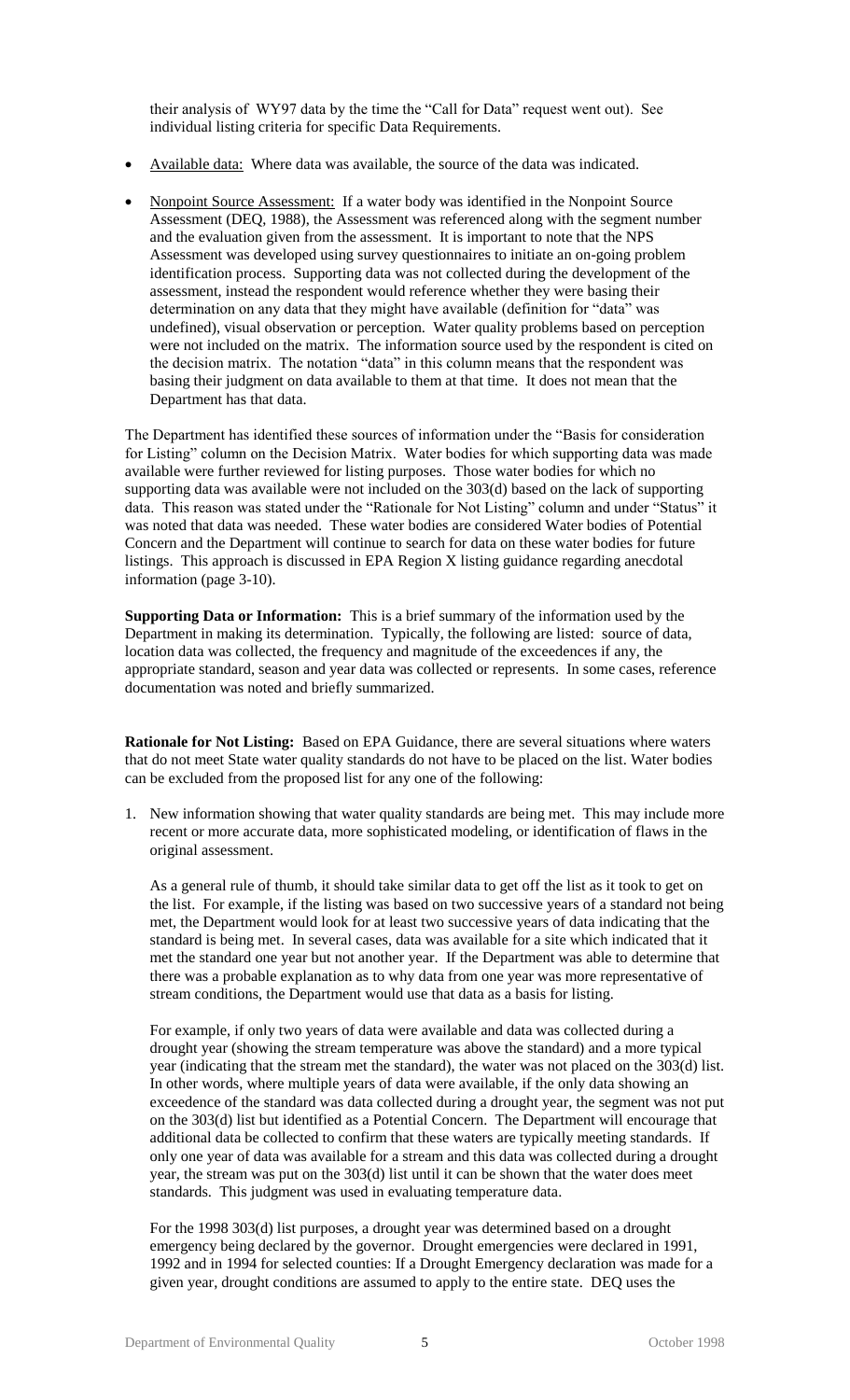declaration of a Drought Emergency as a general indication that drought conditions exist within the state. DEQ does not make a distinction between one county and another or one watershed and another, but assumes drought conditions exist throughout the state.

- 2. Waters were placed on the proposed list based on standard violations caused by natural conditions with no direct human caused influences. The rationale for removal of proposed waters based on natural conditions must be sufficiently documented and agreed upon by appropriate DEQ staff. Additionally, DEQ also relied on a guidance document from EPA ("Establishing Site Specific Aquatic Life Criteria Equal to Natural Background" Nov. 5, 1997) for evaluating whether natural background conditions had been met. For this listing, waters that exceeded standards but drained wilderness or similar areas, met EPA's guidelines definition for natural background and were well documented that there were no contributing human contributions were removed from the list due to natural conditions provided this judgment was made by the land management agency and the land management agency documented that no past or present human influences had or were occurring which might contribute to a standard exceedence.
- 3. "Other pollution control mechanisms" which have been completed or are scheduled for implementation will achieve water quality standards on water body segments proposed for listing (under 40 CFR 130.7(b)(1)). Per EPA guidance, the following information about the controls needs to be provided to remove a proposed segment:
	- The controls are relative to the problem;
	- The controls are required by permit, license, contract, grant condition or other means to assure their completion;
	- The time frame for implementation is identified;
	- Planned monitoring is identified and/or collected data are evaluated to check effectiveness of the controls.
- For "other pollution control mechanisms" (such as a permit) EPA's guidance requires that to exclude water bodies from the 303(d) list because of "existing pollution control mechanisms" the state must demonstrate that the water bodies will meet water quality standards by the next listing cycle (i.e. within two years).
- 1. The segment has a TMDL approved by EPA. Segments that have TMDLs established will be removed as long as implementation is satisfactory, but will retain their Water Quality Limited status (per OAR 340-41-006(30)) until they meet water quality standards.
- 2. Data did not meet minimum data requirements, quality assurance or listing criteria. These requirements are described in more detail below.
- 3. There was either little or no data available for the Department to evaluated.

**Listing Status:** The status of the water body for the particular parameter was listed. The following status categories were used:

- OK generally met the standard and does not go on the 303(d) list;
- Need Data no supporting data or information provide; water body does not go on the 303(d) list but is considered to be a potential concern;
- Potential Concern This was used in situations where data was presented that indicated a water body may typically meet water quality standards except under unusual circumstances (e.g. unusual weather circumstances - see "Rationale for not Listing" for further discussion) or in DEQ's professional judgment the data available was inconclusive to justify a listing or in situations where toxics exceed levels of concern used in projects, but did not exceed definitions used for the 303(d) list. In these cases, these water bodies are identified as being of potential concern, the Department will continue to seek follow up data to verify the assessment.
- Study in the case of pH, certain eastern Oregon basin standards identify that if values are above 8.7 but not 9.0, further study should occur to determine if elevated pH is anthropogenic or natural in origin. These waters are not considered water quality limited as they do not exceed the standard.
- 303(d) List water body exceeds listing criteria and has been placed on the 303(d) list.
- TMDL A TMDL has been established, approved by EPA and is being implemented. The water is considered Water Quality Limit (per OAR 340-41-006(30)) until it meets the water standard unless it requires more than Best Control of Technology to do so. These waters are not part of the 303(d) list as they have a TMDL and will be tracked separately in the 305(b) report.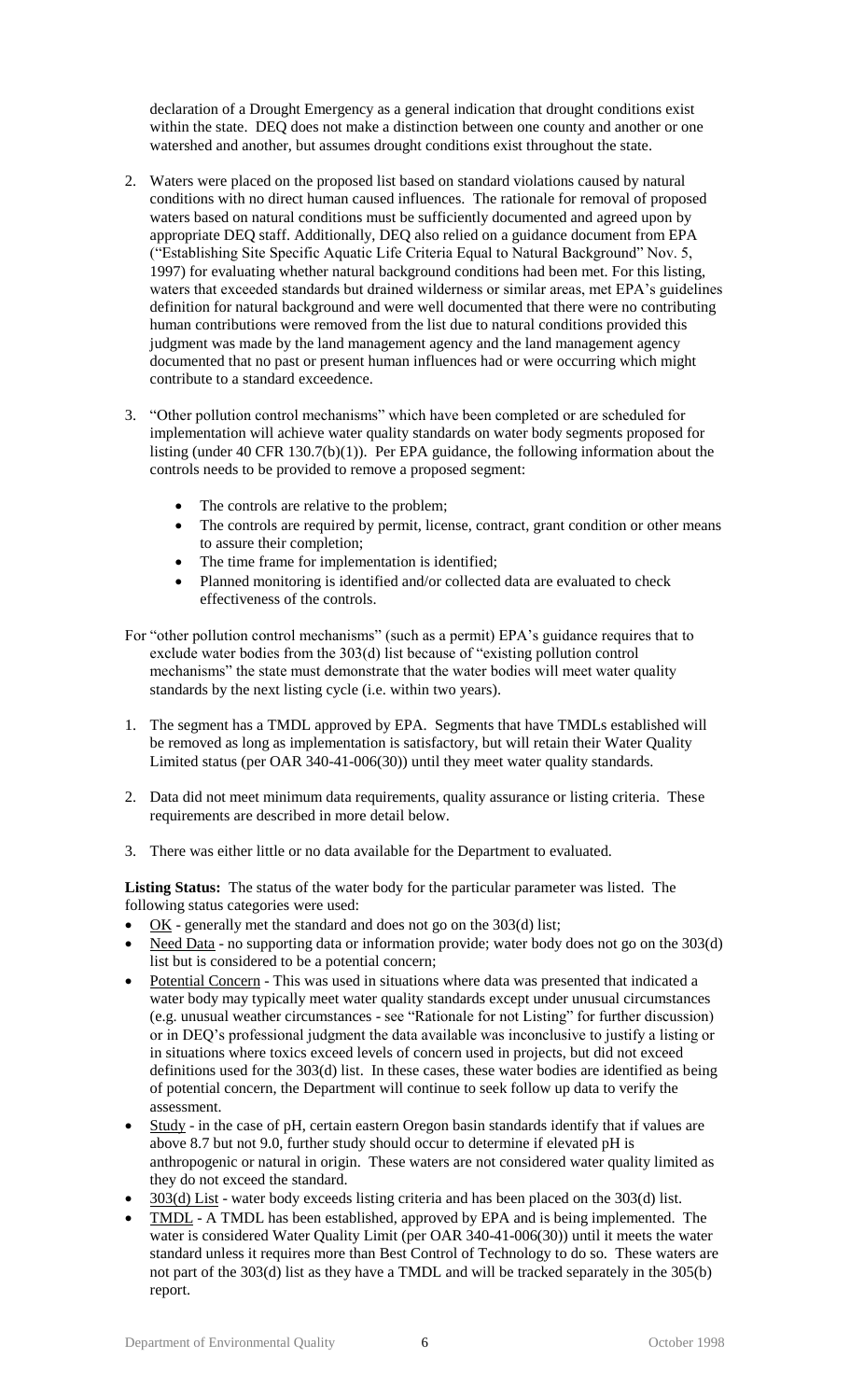Tribal Waters - Indicates that the water body is entirely or partially within Tribal Reservation Boundaries. Those water bodies entirely on Tribal Reservation Boundaries are not part of Oregon's 303(d) list submittal to EPA for approval. For those water bodies that are partially within Tribal Reservation Boundaries only that portion within Oregon's jurisdiction is part of Oregon's 303(d) list. DEQ has included water bodies on tribal lands in the 303(d) list to give a more complete picture of water quality concerns within the state's boundaries.

**Listing Change From 1994/96:** This column identifies changes that have occurred to the 303(d) list since it was last approved by EPA in June 1996.

- Addition This designation indicates either a new water body segment was added to the Decision Matrix, an additional parameter was added for a water body segment already in the Decision Matrix, or a water body segment and/or parameter moved from not being 303(d) listed to being 303(d) listed.
- Status Modification The Listing Status of a water body segment already in the Decision Matrix was changed, but did not result in a 303(d) listed segment.
- Segment Modification A water body segment already in the Decision Matrix was modified in some way. Normally this would occur if data had been received which showed water quality was either being met or not being met at a different place than was shown in the 1994/96 Decision Matrix. This would result in either the splitting, shortening or lengthening of a segment.
- Removed This designation indicates the listing status of a parameter which had been listed for a water body segment in the 1994/96 303(d) list had been modified by removing it from the 1998 303(d) listing. There are five categories for removal:
	- (1) Listing Error The parameter and/or segment was listed as a 303(d) water body in the 1994/96 list in error.
	- (2) TMDL A Total Daily Maximum Load (TMDL) has been developed and approved by EPA for the parameter and/or segment.
	- (3) Other Control Mechanism It was determined by DEQ that a Control Mechanism other than a TMDL had been developed which would satisfy the definition of "existing pollution control mechanisms" (i.e. the water bodies would meet water quality standards by the next listing cycle (i.e. within two years).
	- (4) Natural Conditions It was determined that the water quality exceedences were due to natural causes unaffected by human activity.
	- (5) Met Water Quality Standards Based on DEQ's criteria water quality standards were being met for the parameter of interest with in the water body segment.

**Minimum Data Requirements:** There are two minimum requirements: 1) information describing quality assurance and quality control such that the Department can reasonably apply the available data should be available and 2) enough information should be submitted to indicate that standards are or are not exceeded, or uses are or are not impaired, and that such measurements are representative of the water body (these are described under each parameter listed on the following pages).

**Quality Assurance and Control:** Reports and data submitted to the Department containing chemical data should either be accompanied by QA/QC documentation, outline the QA/QC efforts in the body of the report, refer to a standard QA/QC protocol or have QA/QC protocol available. During review, the Department may require submittal of QA/QC protocols referred to and the results of the QA/QC efforts. Analytical testing methods shall be in accordance with the most recent edition of Standard Methods for the Examination of Water and Waste Water or an EPA approved method or other methods acceptable to DEQ and conforming with preservation, transportation and holding time recommendations. Field kits using chemical tests are not acceptable unless QA/QC can be demonstrated.

Field instruments are to be operated and calibrated according to manufacturers recommendations, or other acceptable, demonstrated method.

Biological monitoring including surveys of habitat and sedimentation should follow standardized field protocols. Justification and descriptions of appropriate reference conditions or locations should be included.

Guidance for quality assurance and control and monitoring for specific parameters are available from the Department's Laboratory Division. The Department encourages the following:

1. Sampling and analysis conducted under a QA/QC plan;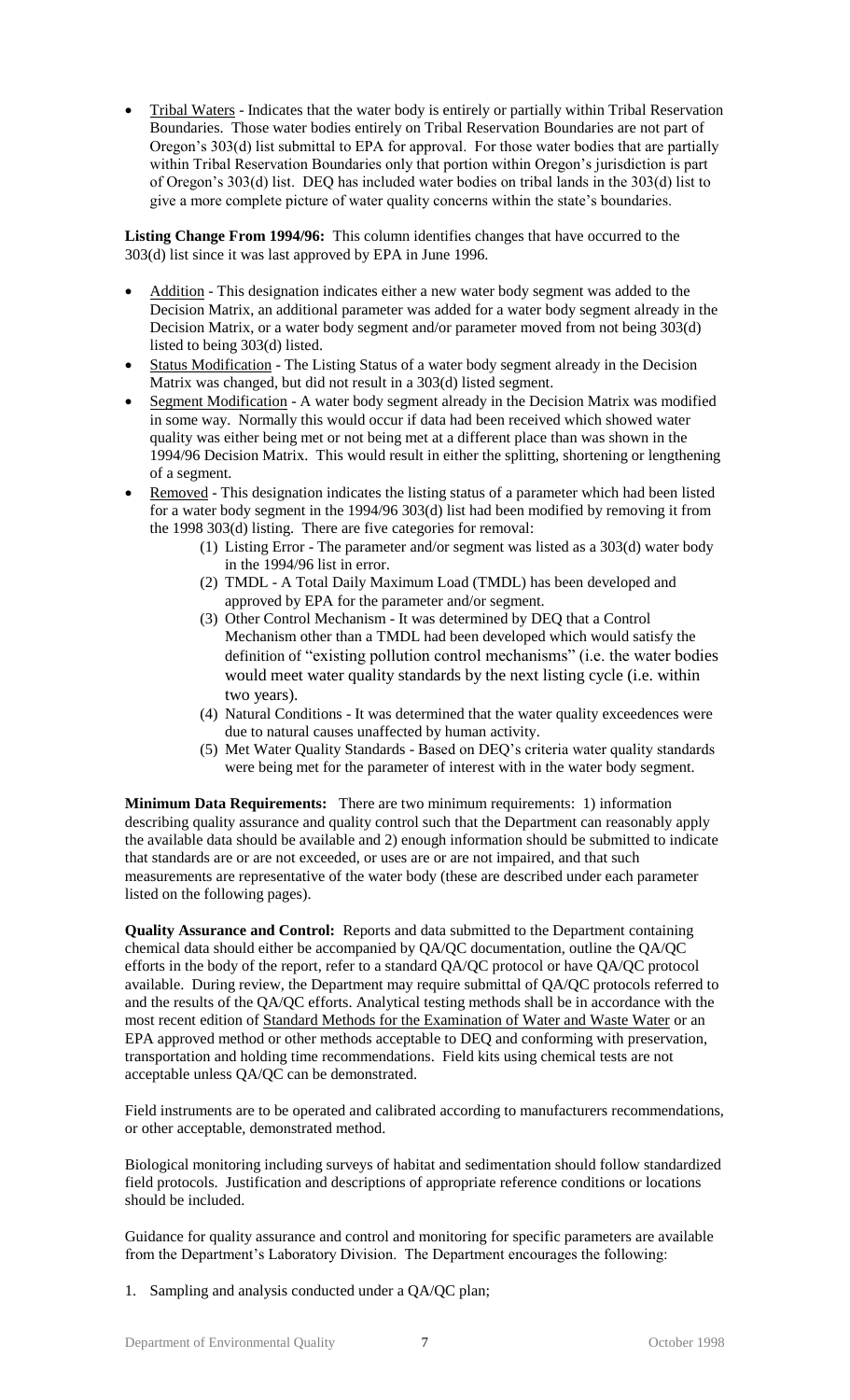- 2. Laboratory samples analyzed using **Standard Methods** or EPA approved methods or other methods acceptable to DEQ and suggested QA/QC protocols including analysis of replicates, blanks and recovery spikes, where appropriate;
- 3. Field instruments operated and calibrated according to the manufacturers recommendations;
- 4. Data reviewed and documented to assure that QA/QC objectives of the plan were met.

**Listing Criteria:** Criteria used for listing a water body is described by parameter which are listed in alphabetic order on the following pages.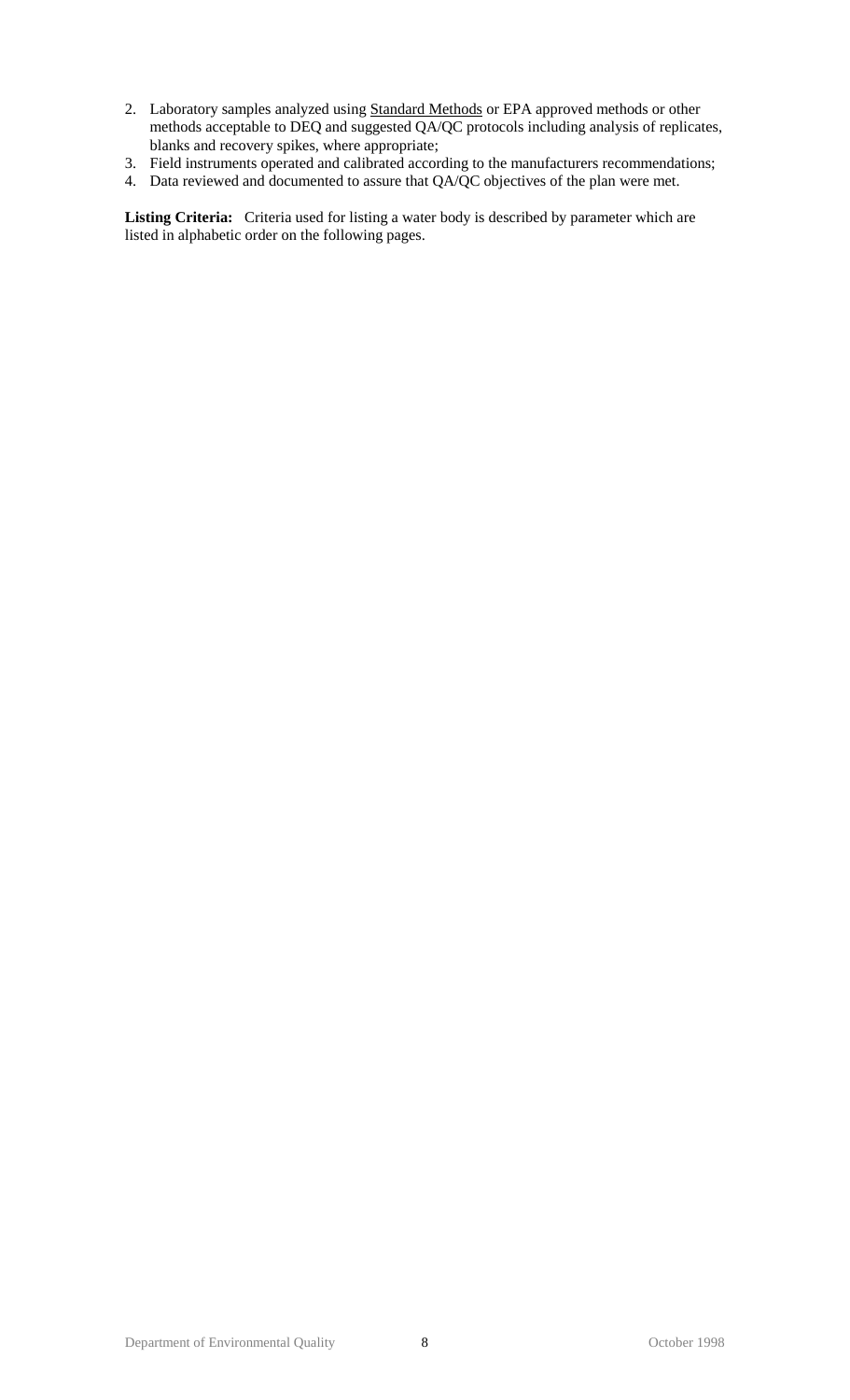| <b>PARAMETER:</b>                | <b>Aquatic Weeds or Algae</b>                 |
|----------------------------------|-----------------------------------------------|
| <b>BENEFICIAL USES AFFECTED:</b> | Water Contact Recreation, Aesthetics, Fishing |
| <b>STANDARDS or CRITERIA:</b>    | OAR $340-41-(basin)(2)(h)$                    |

(h) The development of fungi or other growths having a deleterious effect on stream bottoms, fish or other aquatic life, or which are injurious to health, recreation, or industry shall not be allowed;

**WATER QUALITY LIMITED CRITERIA:** Macrophytes: Documented reports of an abundance of invasive, non-native macrophytes (those listed on the "A" or "B" Noxious Weed List maintained by the Department of Agriculture) that dominate the lake assemblage of plants and significantly reduces the surface area available for lake usage; frequent herbicide treatments to control aquatic weeds; or other activities initiated to manage weed growth such as through a Coordinated Resources Management Plan in response to frequent complaints about weeds interfering with various uses.

Periphyton (attached algae) or Phytoplankton (floating algae): Documented evidence that algae is causing other standard exceedences (e.g. pH or dissolved oxygen) or impairing a beneficial use.

# **TIME PERIOD:**

Annual

# **DATA REQUIREMENTS:**

Reports since 1979 (date of DEQ's first Lake Classification submittal to EPA by McHugh). Earlier data will be considered on a case by case basis.

- Clean Lake Studies and data summaries conducted under contract;
- TMDL Studies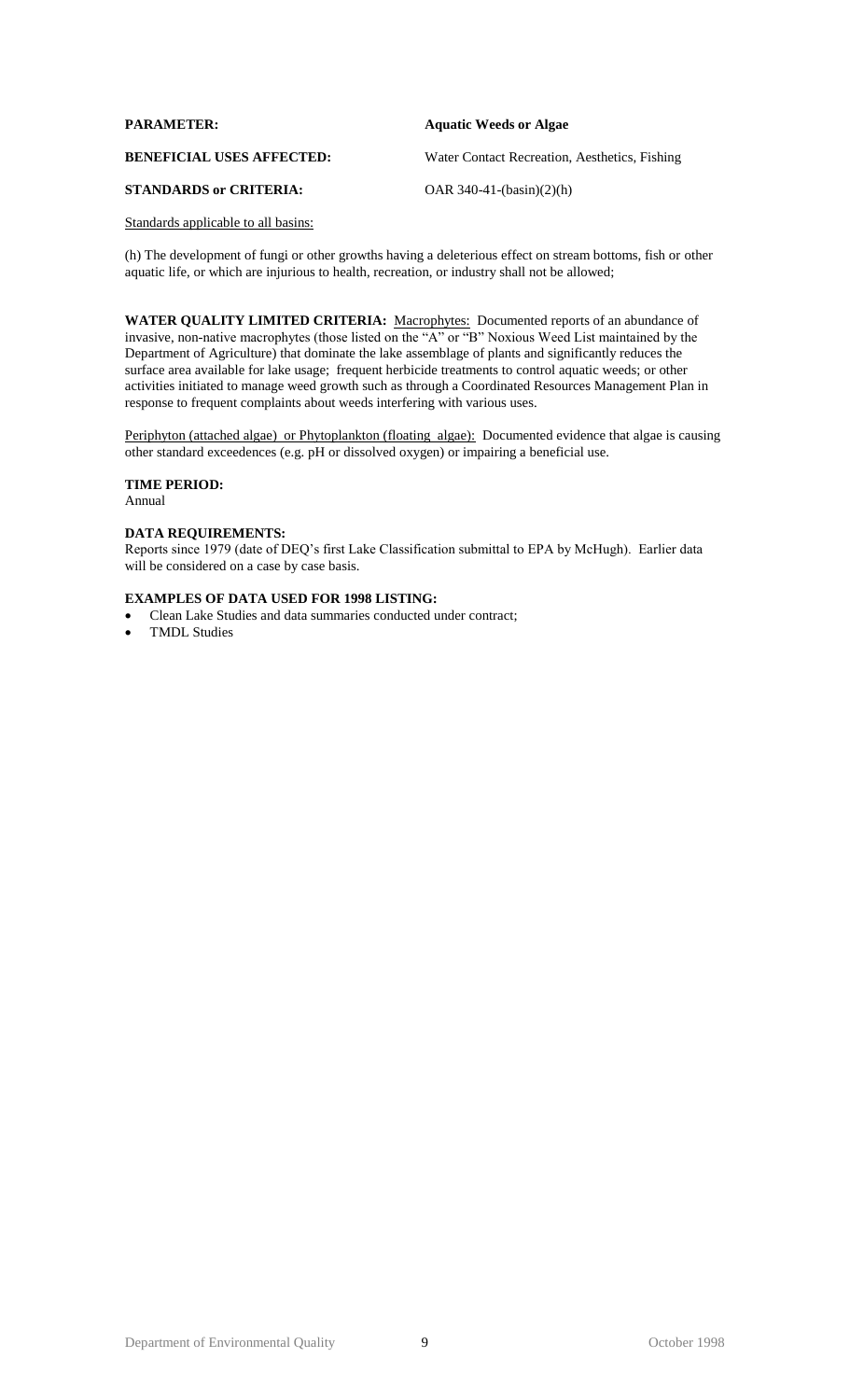**PARAMETER: Bacteria (***Esherichia coli***) or Water Contact Recreation (Fecal Coliform)**

**BENEFICIAL USES AFFECTED:** Water Contact Recreation

# **STANDARDS or CRITERIA:** OAR 340-41-(basin)(2)(e and f)

Standards applicable to all basins:

(e) Bacteria standards:

(A) Numeric criteria: Organisms of the coliform group commonly associated with fecal sources (MPN or equivalent membrane filtration using a representative number of samples) shall not exceed the criteria described in subparagraphs (i):

(i) Freshwaters and Estuarine Waters other than shellfish growing waters:

(I) A 30-day log mean of 126 *E. coli* organisms per 100 ml, based on a minimum of five (5) samples; (II) No single sample shall exceed 406 *E. coli* organisms per 100 ml;

(f) Bacterial pollution or other conditions deleterious to waters used for domestic purposes, livestock watering, irrigation, bathing or shellfish propagation, or otherwise injurious to public health shall not be allowed.

[Note: this standard replaced the following fecal coliform standard as of 1/11/96. Fecal Coliform data was used to develop the 303(d) list as it was the most commonly measured indicator of organisms of the coliform group commonly associated with fecal sources. Future listings and modifications will be based on *E coli* data as new data becomes available:

Freshwaters and Estuarine Waters other than shellfish growing waters: A log mean of 200 fecal coliform per 100 milliliters based on a minimum of five samples in a 30 day period with no more than ten percent of the samples in the 30 day period exceeding 400 per 100 ml].

**WATER QUALITY LIMITED CRITERIA:** A 30-day log mean of 126 *E coli* organisms per 100 ml or more than 10% of the and a minimum of at least two exceedences exceed samples exceed 406 *E coli* organisms per 100 ml or, if *E coli* data is not available, the geometric mean of fecal coliform bacteria exceeds 200 per 100 milliliters or more than 10 percent of the samples and a minimum of at least two exceedences exceed 400 per 100 milliliters for the season of interest;

# **TIME PERIOD:**

Summer: June 1 through September 30 (period of highest use for water contact recreation); Fall-Winter-Spring (FWS): October 1 to May 31;

# **DATA REQUIREMENTS:**

Data collected since Water Year 87 (10/86) or study conducted under funding under Federal Clean Water Act Grant Funding (Section 208) prior to 10/85. Earlier data will be considered on a case by case basis. A minimum of 5 representative data points available per site collected on separate days for the season of interest.

- Departmental of Environmental Quality, U.S. Geological Survey, U.S. Bureau of Reclamation, City of Portland and Salem and Unified Sewage Agency routine or intensive monitoring data;
- Willamette River and Columbia River Bi-State Studies conducted under contract;
- Section 208 and other Clean Water Act Funded studies in Tillamook Bay, Coos Bay, Malheur County and Bear Creek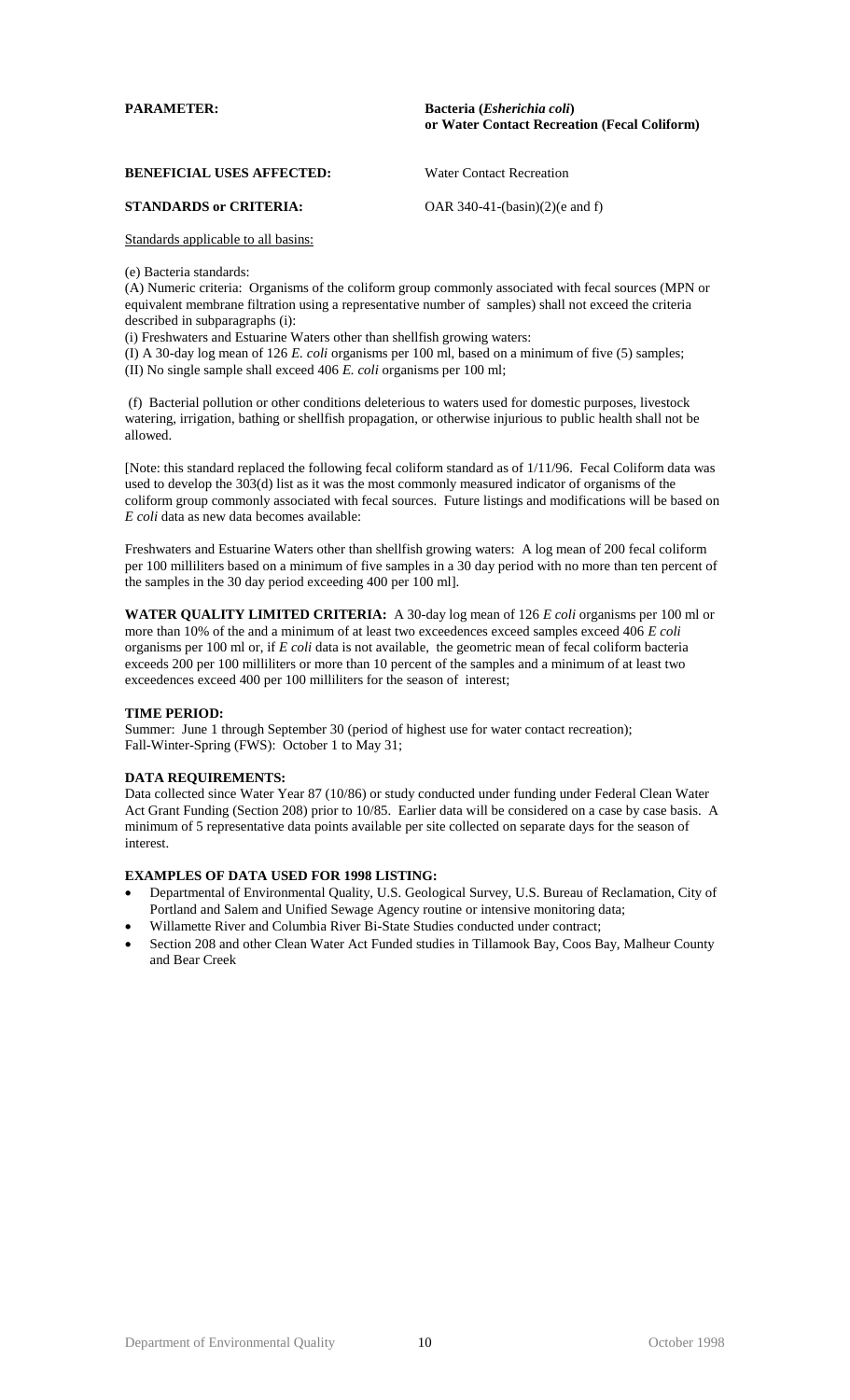| <b>Bacteria (Fecal Coliform)</b> |
|----------------------------------|
| Shellfish                        |
|                                  |

# **STANDARDS or CRITERIA:** OAR 340-41-(basin)(2)(e and f)

Standards applicable to North Coast, Mid Coast, South Coast, Umpqua and Rogue basins:

(e)(ii) Marine waters and estuarine shellfish growing waters: A fecal coliform median concentration of 14 organisms per 100 milliliters, with not more than ten percent of the samples exceeding 43 organisms per 100 milliliters.

(f) Bacterial pollution or other conditions deleterious to waters used for domestic purposes, livestock watering, irrigation, bathing or shellfish propagation, or otherwise injurious to public health shall not be allowed.

[Note: U.S. Food & Drug Administration criteria for classifying shellfish water is based on geometric mean, not median, therefore this statistic was used]

**WATER QUALITY LIMITED CRITERIA:** Fecal coliform values exceeding statistical standards or shellfish harvesting allowed under a management plan that conditionally approves harvesting to certain locations, times and conditions or shellfish harvesting closed due to water quality.

# **TIME PERIOD:**

Annual

# **DATA REQUIREMENTS:**

Data collected since Water Year 87 (10/86) or study conducted under funding under Federal Clean Water Act Grant Funding (Section 208). Earlier data will be considered on a case by case basis. A minimum of 15 representative samples per site collected on separate days over a three year period are required for classifying a shellfish growing area under FDA requirements.

- Departmental of Environmental Quality routine or intensive monitoring data;
- Cooperative monitoring of shellfish growing water through the Oregon Health Division, Department of Agriculture, Department of Environmental Quality and local county Health Departments;
- Section 208 and other Clean Water Act Funded studies in Tillamook Bay and Coos Bay.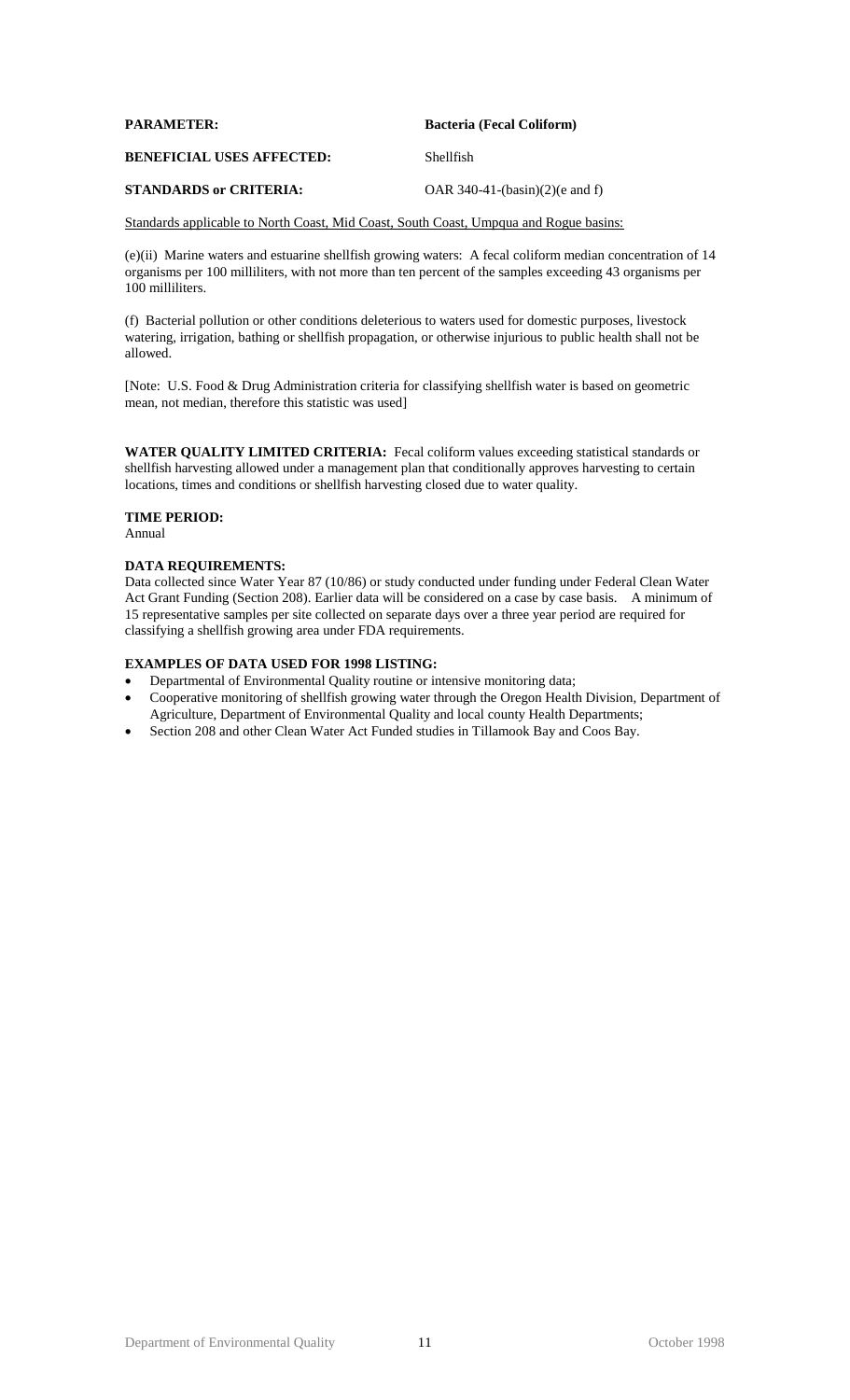#### **PARAMETER: Biological Criteria**

#### **BENEFICIAL USES AFFECTED:** Resident Fish and Aquatic Life

# **STANDARDS or CRITERIA:** OAR 340-41-027

#### Standards applicable to all basins:

Waters of the state shall be of sufficient quality to support aquatic species without detrimental changes in the resident biological communities.

"*Aquatic species*" means any plants or animals which live at least part of their life cycle in waters of the State.

"*Biological Criteria*": means numerical values or narrative expressions that describe the biological integrity of aquatic communities inhabiting waters of a given designated aquatic life use.

"*Resident Biological Community*" means aquatic life expected to exist in a particular habitat where water quality standards for a specific ecoregion, basin, or water body are met. This shall be established by accepted biomonitoring techniques.

"*Without Detrimental Changes in the Resident Biological Community*" means no loss of ecological integrity when compared to natural conditions at an appropriate reference site or region.

"*Ecological Integrity*" means the summation of chemical, physical and biological integrity capable of supporting and maintaining a balanced, integrated, adaptive community of organisms having a species composition, diversity, and functional organization comparable to that of the natural habitat of the region. "*Appropriate Reference Site or Region*" means a site on the same water body, or within the same basin or ecoregion that has similar habitat conditions, and represents the water quality and biological community attainable within the areas of concern.

**WATER QUALITY LIMITED CRITERIA<sup>1</sup> :** Aquatic communities (primarily macroinvertebrates) which are 60% or less of the expected reference community **for both** multimetric scores and multivariate model scores are considered impaired. Streams with either multimetric scores or multivariate scores between 61% and 75% of expected reference communities are considered as streams of concern. Streams greater than 75% of expected reference communities using either multimetric or multivariate models are considered unimpaired.

-or-

Where monitoring methods determined a Biotic Condition Index, Index of Biotic Integrity, or similar metric rating of poor or a significant departure from reference conditions utilizing a suggested EPA biomonitoring protocol or other technique acceptable to DEQ.

#### **TIME PERIOD:**

Annual

# **DATA REQUIREMENTS:**

Similar habitat types sampled in assessed and reference sites, and assessed and reference sites sampled in the same season, if reference sites are used. For macroinvertebrate assessments a minimum of 6 square feet of stream bottom must be sampled per stream reach assessed. Where less than 6 square feet of stream bottom is sampled results that indicate impairment are listed as streams of concern. Data collected since WY 87 (10/86). Earlier data will be considered on a case by case basis.

#### **EXAMPLES OF DATA USED FOR '98 LISTING:**

- Department of Environmental Quality, U.S. Forest Service, Bureau of Land Management and Unified Sewage Agency biomonitoring data;
- Willamette River and Columbia River Bi-State Studies conducted under contract.

**Note 1:** The Water Quality Limited Criteria "Fishery data on escapement, redd counts, population survey, etc. that show fish species have declined due to water quality conditions" should not have appeared under the Biological Criteria. This wording was intended to be use as one method to demonstrate a beneficial use impairment under Habitat Modification Flow Modification and Sedimentation and was not used to make listing decisions for biological criteria.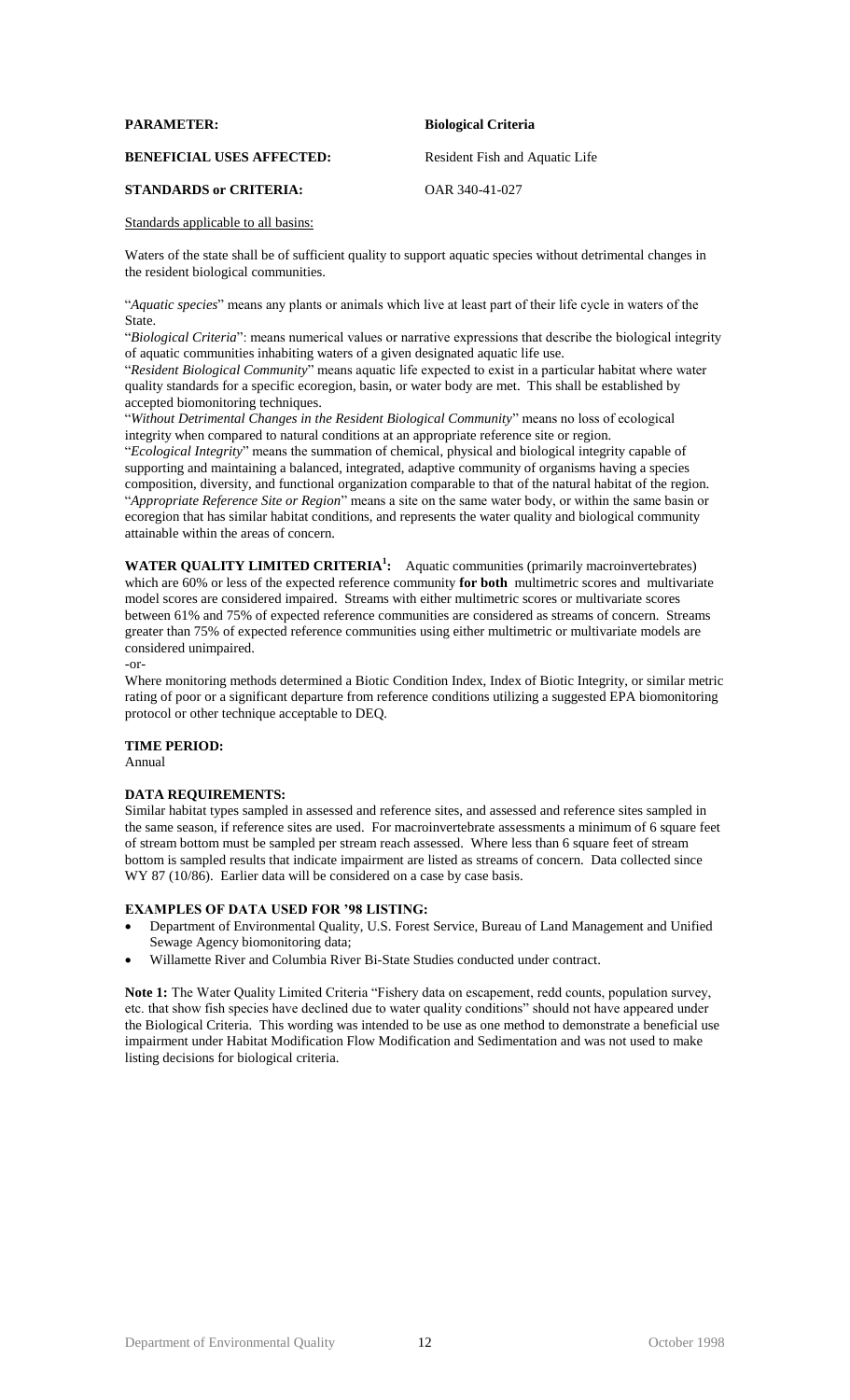| Chlorophyll a                                                                      |
|------------------------------------------------------------------------------------|
| Water Contact Recreation, Aesthetics, Fishing,<br>Water Supply, Livestock Watering |
|                                                                                    |

# **STANDARDS or CRITERIA:** OAR 340-41-150

# Standards applicable to all basins:

340-41-150 The following average Chlorophyll  $\alpha$  values shall be used to identify water bodies where phytoplankton may impair the recognized beneficial uses:

- (a) Natural lakes which thermally stratify: 0.01 mg/l
- (b) Natural lakes which do not thermally stratify, reservoirs, rivers and estuaries: 0.015 mg/l

WATER QUALITY LIMITED CRITERIA: 3-month average Chlorophyll a value exceeds standard. Data was screened for a greater than 10 percent of seasonal values exceed standard based on multi-year data collections; if there were greater than 10% exceedences, data was reviewed for exceedence of the 3-month average criteria that is identified in the rule;

# **TIME PERIOD:**

Summer: June 1 through September 30 (period of highest use for water contact recreation); Fall-Winter-Spring (FWS): October 1 to May 31;

# **DATA REQUIREMENTS:**

Data collected since Water Year 87 (10/86) or study funded under the Clean Lakes Program Grants prior to 10/83. Earlier data will be considered on a case by case basis. A minimum of 5 representative data points available per site collected on separate days during peak algal growing season (typically summer).

- Clean Lake Studies and data summaries conducted under contract;
- Departmental of Environmental Quality, Bureau of Reclamation and Unified Sewage Agency data;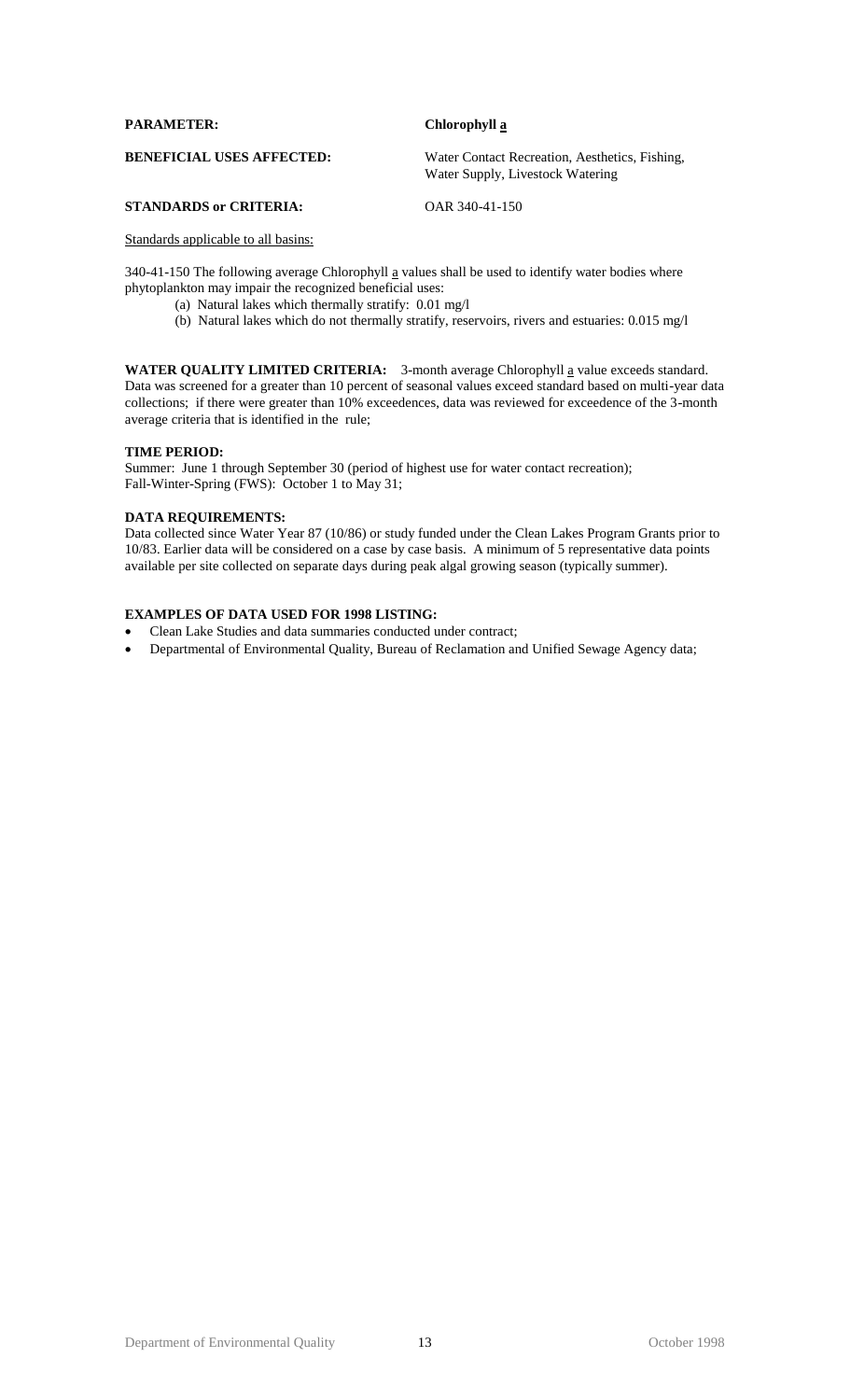# **STANDARDS or CRITERIA:** OAR 340-41-(basin)(2)(a)

Dissolved Oxygen concentration shall not be less than the following: Standards applicable to all basins (adopted  $1/11/96$ , effective  $7/1/96$ )

During times and in waters that **support salmonid spawning until fry emergence from the gravels**:

- Dissolved Oxygen shall not be less than 11 mg/l; unless
	- intergravel dissolved oxygen is greater than 8.0 mg/l (as a spatial median minimum), then DO criteria is 9.0; or
	- where conditions of barometric pressure, altitude and naturally occurring temperatures preclude attainment of the 11 or 9 mg/l standard, then dissolved oxygen levels shall not be less than 95% saturation.
	- Spatial median minimum intergravel dissolved oxygen concentration shall not fall below 6.0 mg/l.

For waters identified as providing **cold-water aquatic resources**, the dissolved oxygen shall not fall below 8.0 mg/l (unless it is diurnal monitoring data that can be used to estimate the 7-day minimum, then the minimum shall not fall below  $6.5$ ) or where conditions of barometric pressure, altitude and naturally occurring temperatures preclude attainment of the 8.0 mg/l standard, then dissolved oxygen levels shall not be less than 90% saturation.

For waters identified as providing **cool-water aquatic resources**, the dissolved oxygen shall not be less than 6.5 mg/l.

For waters identified as providing **warm-water aquatic resources**, the dissolved oxygen shall not be less than 5.5 mg/l.

For **estuarine waters**, the dissolved oxygen concentrations shall not be less than 6.5 mg/l.

For **marine waters**, no measurable reduction in dissolved oxygen concentration shall be allowed.

**WATER QUALITY LIMITED CRITERIA:** Greater than 10 percent of the samples exceed the appropriate standard and a minimum of at least two exceedences of the standard for a season of interest.

# **TIME PERIOD:**

Rearing: as identified by ODFW Staff; Spawning through fry emergence: as identified by ODFW Staff

# **DATA REQUIREMENTS:**

Data collected since Water Year 87 (10/86). Earlier data will be considered on a case by case basis. A minimum of 5 representative data points available per site collected on separate days or diurnal data collected on at least two separate days.

# **EXAMPLES OF DATA USED FOR 1998 LISTING:**

- Departmental of Environmental Quality, U.S. Geological Survey, U.S. Bureau of Reclamation and Unified Sewage Agency of Washington County routine or intensive monitoring data;
- Willamette River and Columbia River Bi-State Studies conducted under contract;
- City of Portland and Salem Data.

**PARAMETER: Dissolved Oxygen**

**BENEFICIAL USES AFFECTED:** Resident Fish and Aquatic Life, Salmonid Spawning & Rearing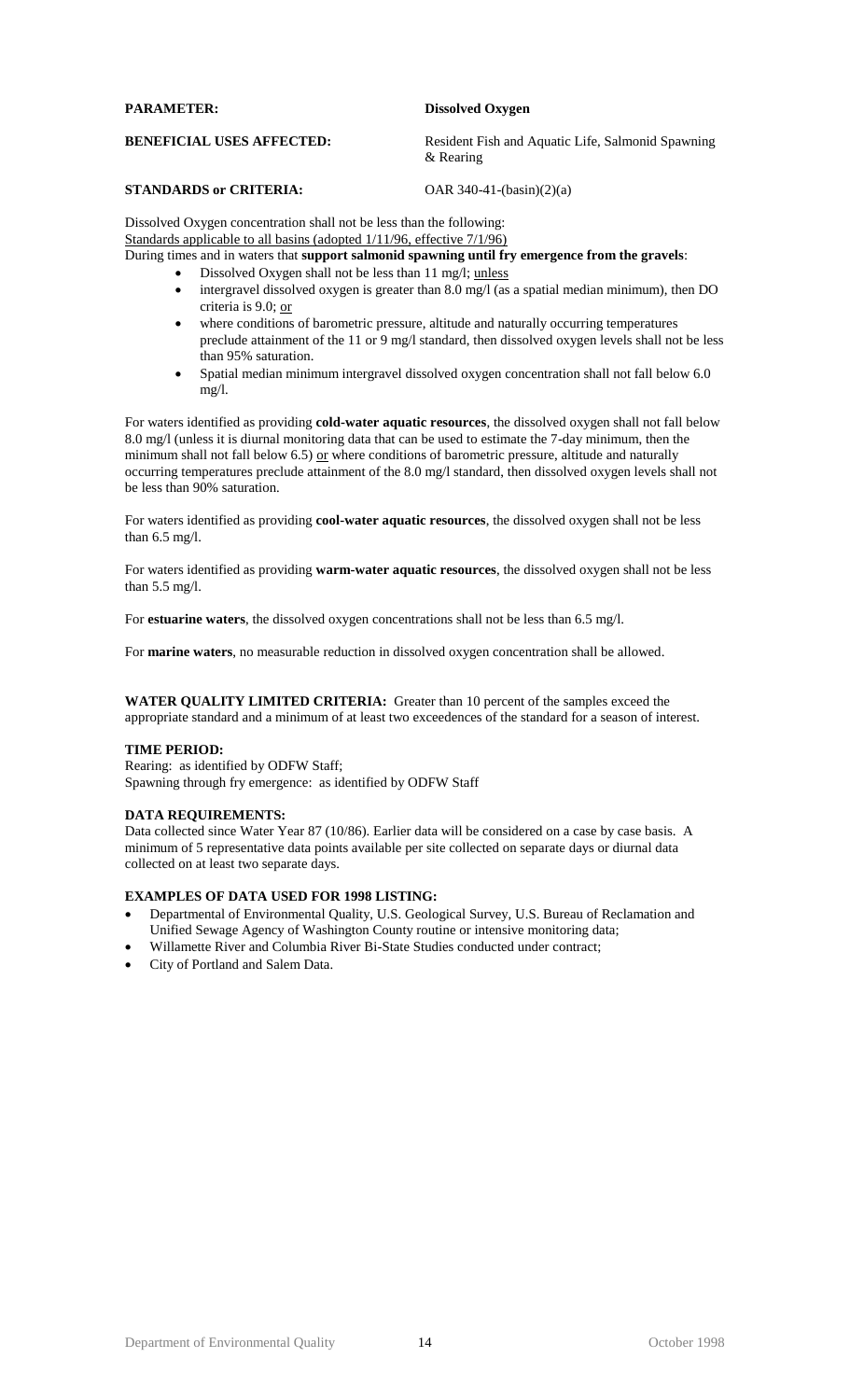#### **PARAMETER: Habitat Modification**

BENEFICIAL USES AFFECTED: Resident Fish & Aquatic Life, Salmonid Fish Spawning & Rearing

# **STANDARDS or CRITERIA:** OAR 340-41-(basin)(2)(i)

# Standards applicable to all basins:

**The creation of** tastes or odors or toxic or other **conditions that are deleterious to fish or other aquatic life** or affect the potability of drinking water or the palatability of fish or shellfish shall not be allowed.

-or-

#### OAR 340-41-027

# Standards applicable to all basins:

Waters of the state shall be of sufficient quality to support aquatic species without detrimental changes in the resident biological communities.

**WATER QUALITY LIMITED CRITERIA:** Documentation that habitat conditions are a significant limitation to fish or other aquatic life as indicated by the following information:

 Beneficial uses are impaired. This documentation can consist of data on aquatic community status that shows aquatic communities (primarily macroinvertebrates) which are 60% or less of the expected reference community **for both** multimetric scores and multivariate model scores are considered impaired. Streams with either multimetric scores or multivariate scores between 61% and 75% of expected reference communities are considered as streams of concern. Streams greater than 75% of expected reference communities using either multimetric or multivariate models are considered unimpaired. -or-

Where monitoring methods determined a Biotic Condition Index, Index of Biotic Integrity, or similar metric rating of poor or a significant departure from reference conditions utilizing a suggested EPA biomonitoring protocol or other technique acceptable to DEQ. -or-

Fishery data on escapement, redd counts, population survey, etc. that show fish species have declined due to water quality conditions; and

 Habitat conditions that are a significant limitation to fish or other aquatic life as documented through a watershed analysis or other published report which summarizes the data and utilizes standard protocols, criteria and benchmarks (e.g. those currently used and accepted by Oregon Fish and Wildlife or Federal agencies (PACFISH)). Habitat conditions considered here are represented by data that relate to channel morphology or in-stream habitat such as Large Woody Material, Pool Frequency, Channel Width:Depth Ratio (other habitat factors are considered elsewhere - cobble embeddedness or percent fines would be considered under sedimentation, stream shading would be factored in under temperature, etc).

# **TIME PERIOD:**

Annual

#### **DATA REQUIREMENTS:**

Data collected since Water Year 87 (10/86) and included in the most recent watershed analysis or published report. Earlier data will be considered on a case by case basis.

# **EXAMPLES OF DATA USED FOR 1998 LISTING:**

 U.S. Forest Service and Bureau of Land Management Watershed Analyses or Wild and Scenic River Environmental Impact Statements or other published reports.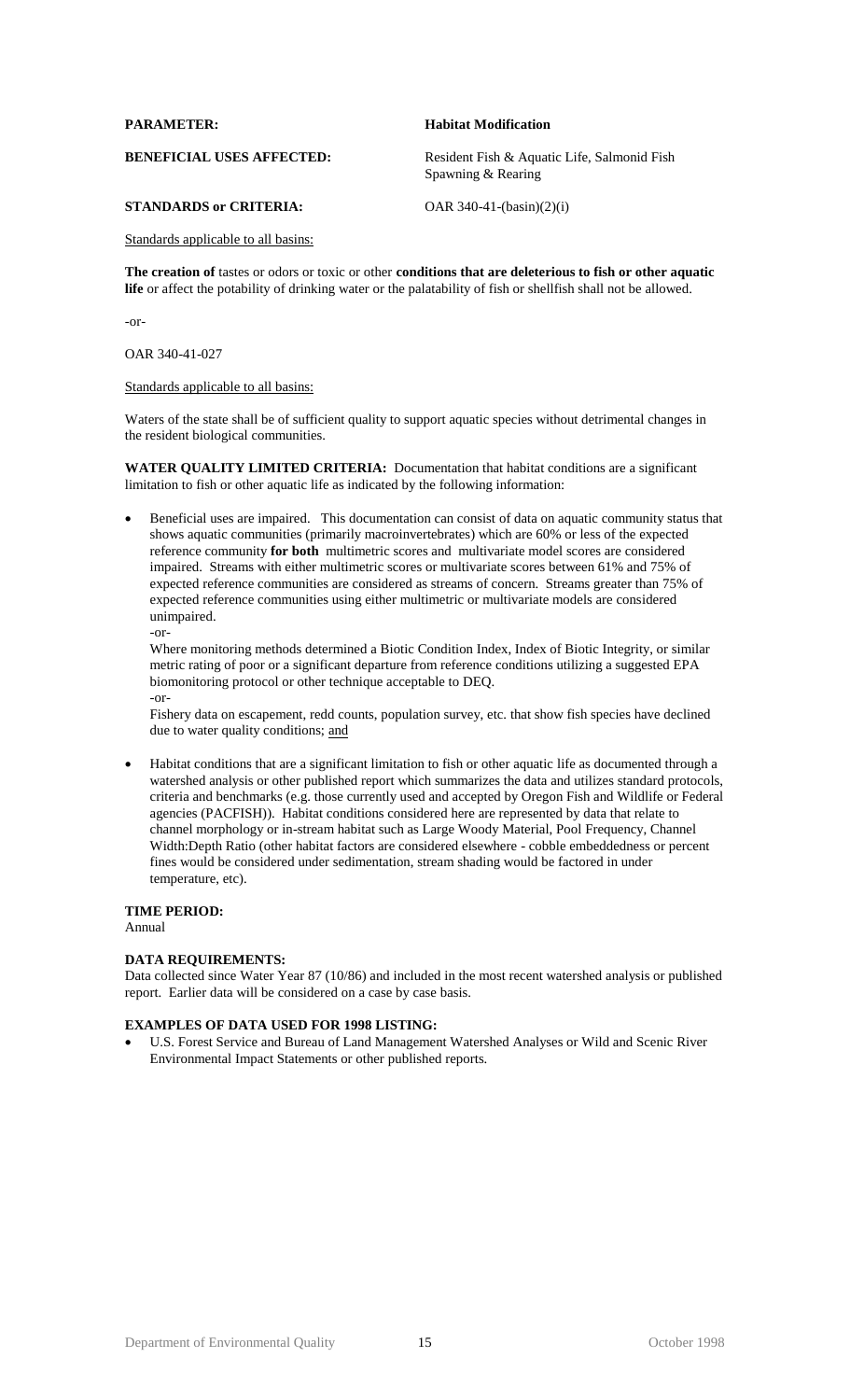#### **PARAMETER: Flow Modification**

BENEFICIAL USES AFFECTED: Resident Fish & Aquatic Life, Salmonid Fish Spawning & Rearing

# **STANDARDS or CRITERIA:** OAR 340-41-(basin)(2)(i)

# Standards applicable to all basins:

**The creation of** tastes or odors or toxic or other **conditions that are deleterious to fish or other aquatic life** or affect the potability of drinking water or the palatability of fish or shellfish shall not be allowed.

-or-

#### OAR 340-41-027

# Standards applicable to all basins:

Waters of the state shall be of sufficient quality to support aquatic species without detrimental changes in the resident biological communities.

# **WATER QUALITY LIMITED CRITERIA:** Documented flow conditions that are a significant limitation to fish or other aquatic life as indicated by the following information:

 Beneficial uses are impaired. This documentation can consist of data on aquatic community status that shows aquatic communities (primarily macroinvertebrates) which are 60% or less of the expected reference community **for both** multimetric scores and multivariate model scores are considered impaired. Streams with either multimetric scores or multivariate scores between 61% and 75% of expected reference communities are considered as streams of concern. Streams greater than 75% of expected reference communities using either multimetric or multivariate models are considered unimpaired. -or-

Where monitoring methods determined a Biotic Condition Index, Index of Biotic Integrity, or similar metric rating of poor or a significant departure from reference conditions utilizing a suggested EPA biomonitoring protocol or other technique acceptable to DEQ. -or-

Fishery data on escapement, redd counts, population survey, etc. that show fish species have declined due to water quality conditions; and

- an established or applied for Instream Water Right, and
- documentation that flows are not frequently being met such as through statistical summaries of stream flow based on actual flow measurements, and
- identification of human contribution to the reduction of instream flows below acceptable level indicated (e.g. evidence of water rights and diversions above or in the segment.

# **TIME PERIOD:**

Annual

# **DATA REQUIREMENTS:**

Data collected since Water Year 87 (10/86) or most recent Basin fishery plan or watershed analysis. Earlier data will be considered on a case by case basis. Statistical flow summaries were utilized if representative of general conditions in the stream.

- U.S. Geological Survey or Water Resource Department Flow Summaries;
- Oregon Department of Fish and Wildlife or Northwest Power Planning Council Subbasin Fishery Plans or U.S. Forest Service and Bureau of Land Management Watershed Analyses;
- Established or requested Instream Water Rights;
- Water Availability Summaries from the Water Resource Department.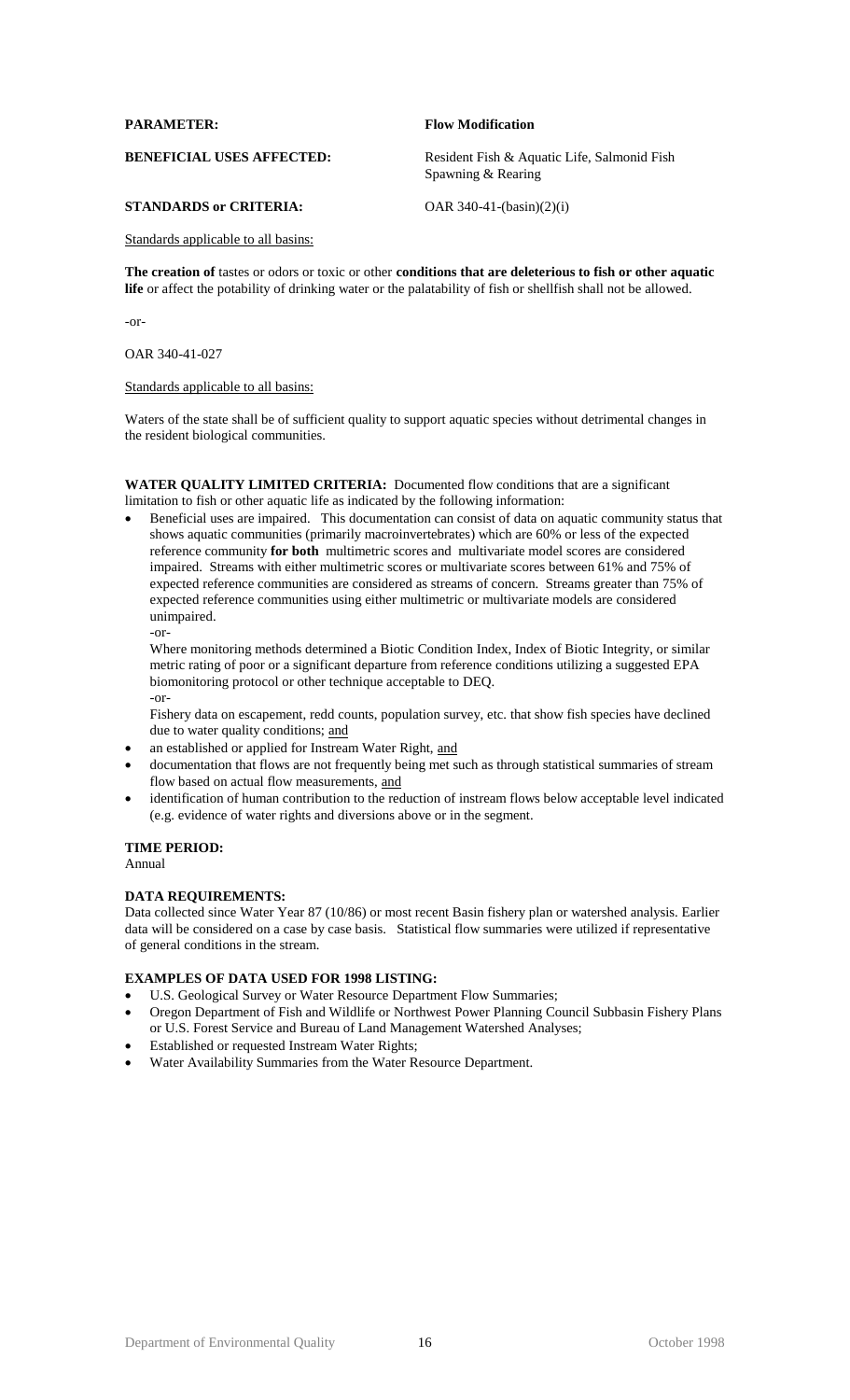| <b>PARAMETER:</b>             |                                                                                                                                                                                                                                                                                                         | <b>Nutrients</b>                                                                                                             |
|-------------------------------|---------------------------------------------------------------------------------------------------------------------------------------------------------------------------------------------------------------------------------------------------------------------------------------------------------|------------------------------------------------------------------------------------------------------------------------------|
|                               | <b>BENEFICIAL USES AFFECTED:</b>                                                                                                                                                                                                                                                                        | Aesthetics or use identified under related parameters                                                                        |
| <b>STANDARDS or CRITERIA:</b> |                                                                                                                                                                                                                                                                                                         | OAR 370-41-470(5)(a) - Tualatin Subbasin<br>OAR 340-41-385(1) - Bear Creek Subbasin                                          |
| <b>Bear Creek:</b>            | Total Phosphorus as P (mg/l):                                                                                                                                                                                                                                                                           | May 1 through November 30<br>0.08                                                                                            |
| Clear Lake:                   | Total Phosphorus as P as an annual loading: 241 pounds per year                                                                                                                                                                                                                                         |                                                                                                                              |
| Garrison Lake:                | Total Phosphorus as P as an annual loading: 562 pounds per year                                                                                                                                                                                                                                         |                                                                                                                              |
| Tualatin:                     | Total Phosphorus as P (mg/l):<br>Tualatin (RM 0 - 33.3)<br>Tualatin (RM 33.3 - 38.5)<br>Tualatin (RM 38.6 - 52.8)<br>Tualatin (RM 52.9 - 58.8)<br>Tualatin (RM 58.9 to 67.8)<br>Scoggins Creek<br><b>Gales Creek</b><br>Dairy Creek<br>McKay Creek<br><b>Rock Creek</b><br>Fanno Creek<br>Chicken Creek | May 1 through October 31<br>0.07<br>0.05<br>0.045<br>0.04<br>0.02<br>0.06<br>0.045<br>0.045<br>0.045<br>0.07<br>0.07<br>0.07 |
|                               | Yamhill: Total Phosphorus as P (mg/l):                                                                                                                                                                                                                                                                  | May 1 through October 31                                                                                                     |

0.07

In addition to TMDLs in the Bear Creek, Clear Lake, Coast Fork, Garrison Lake, Tualatin River and Yamhill River, draft or proposed final TMDLs have been established for phosphorus to address pH, dissolved oxygen or other water quality problems in the following water bodies: Grande Ronde, and South Umpqua. Nutrient TMDLs are currently being developed for the Columbia Slough and Klamath River.

**WATER QUALITY LIMITED CRITERIA:** Greater than 10 percent of the samples exceed standard and a minimum of at least two exceedences of the standard or criteria used in draft TMDLs for a season of interest;

# **TIME PERIOD:**

June through September or as specified under the specific standard above.

# **DATA REQUIREMENTS:**

Data collected since Water Year 87 (10/86). Earlier data will be considered on a case by case basis. A minimum of 5 representative data points available per site collected on separate days during peak algal growing season (typically summer).

- Departmental of Environmental Quality, U.S. Geological Survey, U.S. Bureau of Reclamation and Unified Sewage Agency of Washington County routine or intensive monitoring data;
- Willamette River and Columbia River Bi-State Studies conducted under contract;
- Clean Lake Studies and data summaries conducted under contract;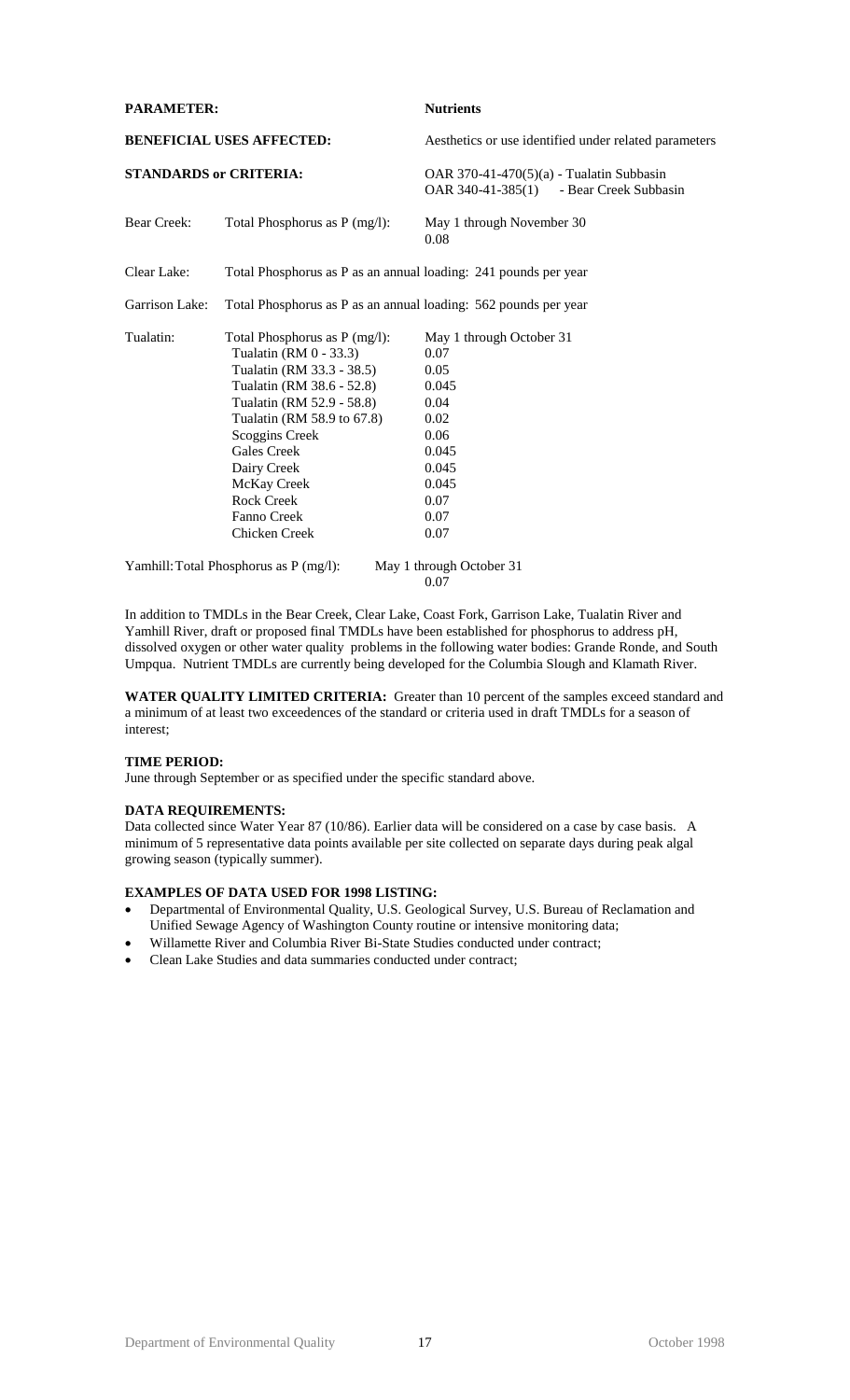#### **PARAMETER: pH**

**BENEFICIAL USES AFFECTED:** Resident Fish & Aquatic Life,

Water Contact Recreation

# **STANDARDS or CRITERIA:** OAR 340-41-(basin)(2)(d)

Summary: pH shall not fall outside the following ranges:

#### General Basin Standards (adopted as of  $1/11/96$ ):

| Deschutes Basin:           | 6.5 to 8.5;      | North Coast Basin: | 6.5 to 8.5;      |
|----------------------------|------------------|--------------------|------------------|
| Goose & Summer Lake Basin: | 7.0 to 9.0 $*$ ; | Owyhee Basin:      | 7.0 to 9.0 $*$ ; |
| Grande Ronde Basin:        | 6.5 to 9.0 $*$ ; | Powder Basin:      | 6.5 to 9.0 $*$ ; |
| Hood Basin:                | 6.5 to 8.5;      | Rogue Basin:       | 6.5 to 8.5;      |
| John Day Basin:            | 6.5 to 9.0 $*$ ; | Sandy Basin:       | 6.5 to 8.5;      |
| Klamath Basin:             | 6.5 to 9.0 $*$ ; | South Coast Basin: | 6.5 to 8.5;      |
| Malheur Basin:             | 7.0 to 9.0 $*$ ; | Umatilla Basin:    | 6.5 to 9.0 $*$ ; |
| Malheur Lake Basin:        | 7.0 to 9.0 $*$ ; | Umpqua Basin:      | 6.5 to 8.5;      |
| Mid Coast Basin:           | 6.5 to 8.5;      | Walla Walla Basin: | 6.5 to 9.0 $*$ ; |
|                            |                  | Willamette Basin:  | 6.5 to 8.5:      |

\* when 25% of the measurements taken between June and September are greater than pH 8.7, the Department shall determine whether the value higher than 8.7 are anthropogenic or natural in origin

Water body Specific:

| Cascade Lakes:  | 6.0 to 8.5: | Marine Waters:      | 7.0 to 8.5; |
|-----------------|-------------|---------------------|-------------|
| Columbia River: | 7.0 to 8.5: | <b>Snake River:</b> | 7.0 to 9.0: |
| Goose Lake:     | 7.5 to 9.5; |                     |             |

**WATER QUALITY LIMITED CRITERIA:** Greater than 10 percent of the samples exceed standard and a minimum of at least two exceedences of the standard for a season of interest;

# **TIME PERIOD:**

Summer: June 1 through September 30; Fall-Winter-Spring (FWS): October 1 to May 31;

#### **DATA REQUIREMENTS:**

Data collected since Water Year 87 (10/86). Earlier data will be considered on a case by case basis. A minimum of 5 representative data points available per site collected on separate days or diurnal data collected on at least two separate days.

- Departmental of Environmental Quality, U.S. Geological Survey, U.S. Bureau of Reclamation and Unified Sewage Agency of Washington County routine or intensive monitoring data;
- Willamette River and Columbia River Bi-State Studies conducted under contract;
- Clean Lake Studies and data summaries conducted under contract;
- Studies done under contract to the U.S. Forest Service or for Hydropower Recertification Projects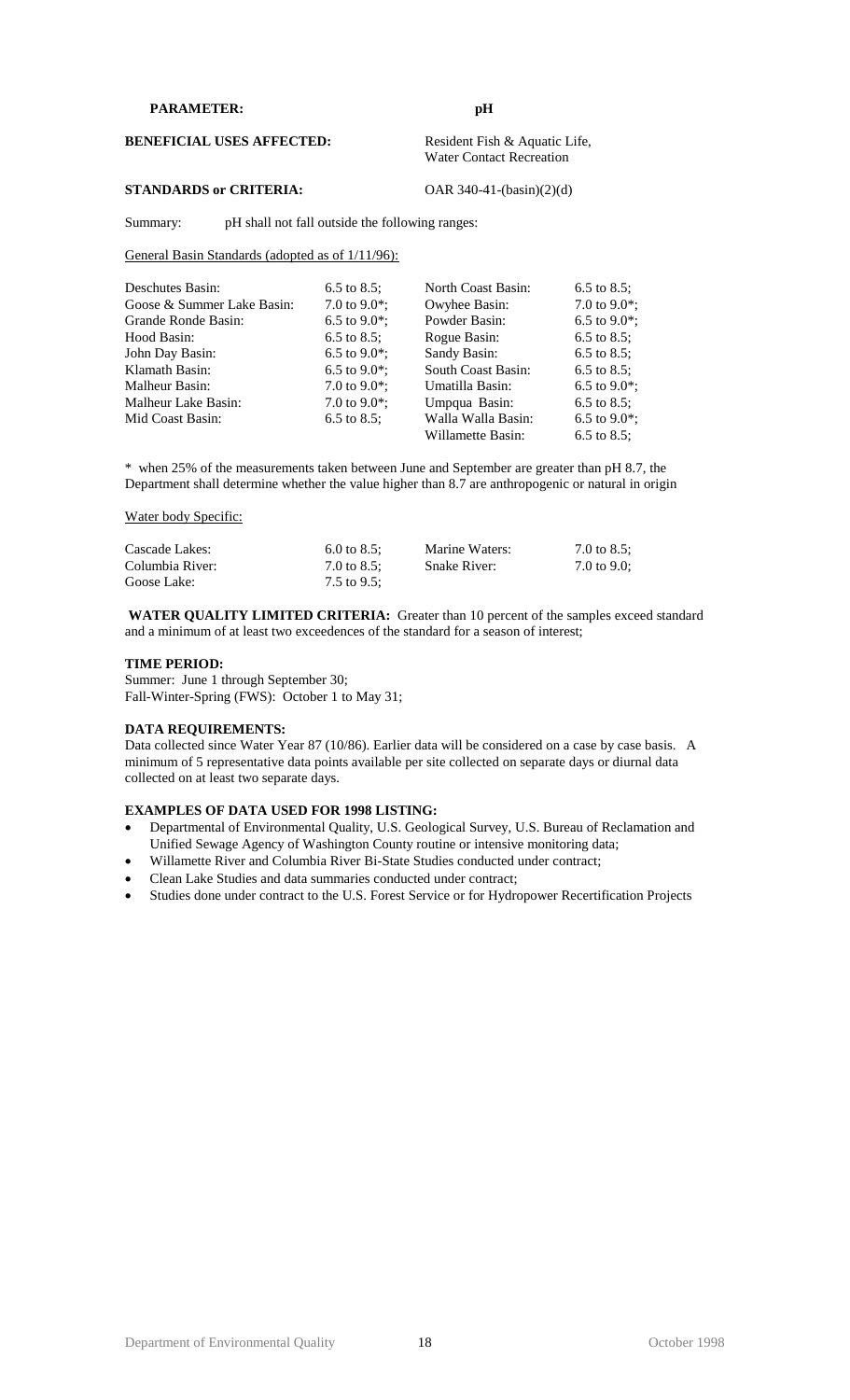| <b>PARAMETER:</b>                | Sedimentation                                                     |
|----------------------------------|-------------------------------------------------------------------|
| <b>BENEFICIAL USES AFFECTED:</b> | Resident Fish & Aquatic Life, Salmonid Fish<br>Spawning & Rearing |
| <b>STANDARDS or CRITERIA:</b>    | OAR $340-41-(basin)(2)(i)$                                        |

The formation of appreciable bottom or sludge deposits or the formation of any organic or inorganic deposits deleterious to fish or other aquatic life or injurious to public health, recreation, or industry shall not be allowed.

**WATER QUALITY LIMITED CRITERIA:** Documented that sedimentation is a significant limitation to fish or other aquatic life as indicated by the following information:

 Beneficial uses are impaired. This documentation can consist of data on aquatic community status that shows aquatic communities (primarily macroinvertebrates) which are 60% or less of the expected reference community **for both** multimetric scores and multivariate model scores are considered impaired. Streams with either multimetric scores or multivariate scores between 61% and 75% of expected reference communities are considered as streams of concern. Streams greater than 75% of expected reference communities using either multimetric or multivariate models are considered unimpaired. -or-

Where monitoring methods determined a Biotic Condition Index, Index of Biotic Integrity, or similar metric rating of poor or a significant departure from reference conditions utilizing a suggested EPA biomonitoring protocol or other technique acceptable to DEQ. -or-

Fishery data on escapement, redd counts, population survey, etc. that show fish species have declined due to water quality conditions; and

 documentation through a watershed analysis or other published report which summarizes the data and utilizes standard protocols, criteria and benchmarks (e.g. those currently used and accepted by Oregon Fish and Wildlife or Federal agencies (PACFISH)). Measurements of cobble embeddedness or percent fines are considered under sedimentation. Documentation should indicate that there are conditions that are deleterious to fish or other aquatic life.

# **TIME PERIOD:**

Annual

# **DATA REQUIREMENTS:**

Data collected since Water Year 87 (10/86) and included in the most recent watershed analysis or published report. Earlier data will be considered on a case by case basis.

# **EXAMPLES OF DATA USED FOR 1998 LISTING:**

 U.S. Forest Service and Bureau of Land Management Watershed Analyses or Wild and Scenic River Environmental Impact Statements or other published reports.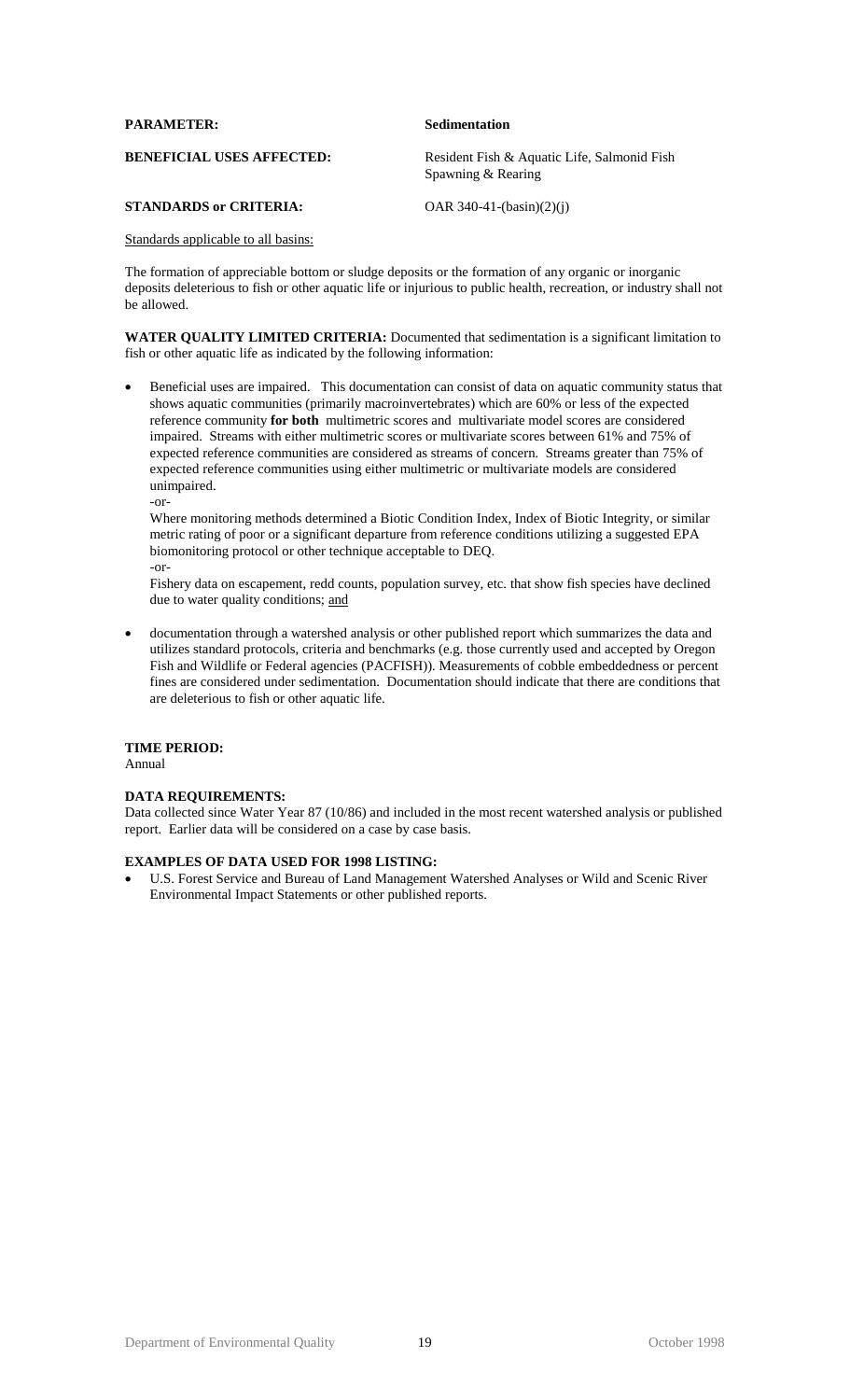| <b>PARAMETER:</b>                | <b>Temperature</b>                                                |
|----------------------------------|-------------------------------------------------------------------|
| <b>BENEFICIAL USES AFFECTED:</b> | Resident Fish & Aquatic Life,<br>Salmonid Fish Spawning & Rearing |

# **STANDARDS or CRITERIA:** OAR 340-41-(basin)(2)(b)

Standards applicable to all basins (adopted  $1/11/96$ , effective  $7/1/96$ ):

Seven (7) day moving average of the daily maximum shall not exceed the following values unless specifically allowed under a Department-approved basin surface water temperature management plan:

- **64F (17.8C);**
- **55F (12.8 C)** during times and in waters that support salmon spawning, egg incubation and
- fry emergence from the egg and from the gravels;
- **50F (10C)** in waters that support Oregon Bull Trout;
- **68F (20C)** in the Columbia River (mouth to river mile 309);
- **68F (20C)** in the Willamette River (mouth to river mile 50);

[except when the air temperature during the warmest seven-day period of the year exceeds the 90th percentile of the 7-day average daily maximum air temperature calculated in a yearly series over the historic record]

**WATER QUALITY LIMITED CRITERIA:** Rolling seven (7) day average of the daily maximum exceeds the appropriate standard listed above. In the cases where data was not collected in a manner to calculate the rolling seven (7) day average of the daily maximum, greater than 25 percent (and a minimum of at least two exceedences) of the samples exceed the appropriate standard based on multi-year monitoring programs that collect representative samples on separate days for the season of concern (typically summer) and time of day of concern (typically mid to late afternoon).

# **TIME PERIOD:**

Rearing: June 1 through September 30;

Spawning through fry emergence: October 1 to May 31 or water body specific as identified by ODFW Biologists;

# **DATA REQUIREMENTS:**

Data collected since Water Year 87 (10/86). Earlier data will be considered on a case by case basis. Given the statistical basis of the proposed standard, continuous monitoring data was preferred and should reflect conditions during the warmest months (typically July and August) or period of interest. Multi-year monitoring programs with monthly data collection or single year monitoring programs with weekly data collections (not continuous monitoring data) were utilized to fill in data gaps where there was no continuous monitoring data available and if they had quality assurance available and collected representative samples on separate days for the season of concern (typically summer) and time of day of concern (typically mid to late afternoon).

- Continuous temperature monitoring data collected by the Departmental of Environmental Quality, U.S. Geological Survey, U.S. Forest Service, Bureau of Land Management, Confederated Tribes of the Umatilla Indians, Oregon Department of Fish and Wildlife, and the Cooperative Extension Service.
- Departmental of Environmental Quality, U.S. Geological Survey, U.S. Bureau of Reclamation and Unified Sewage Agency of Washington County routine or intensive monitoring data;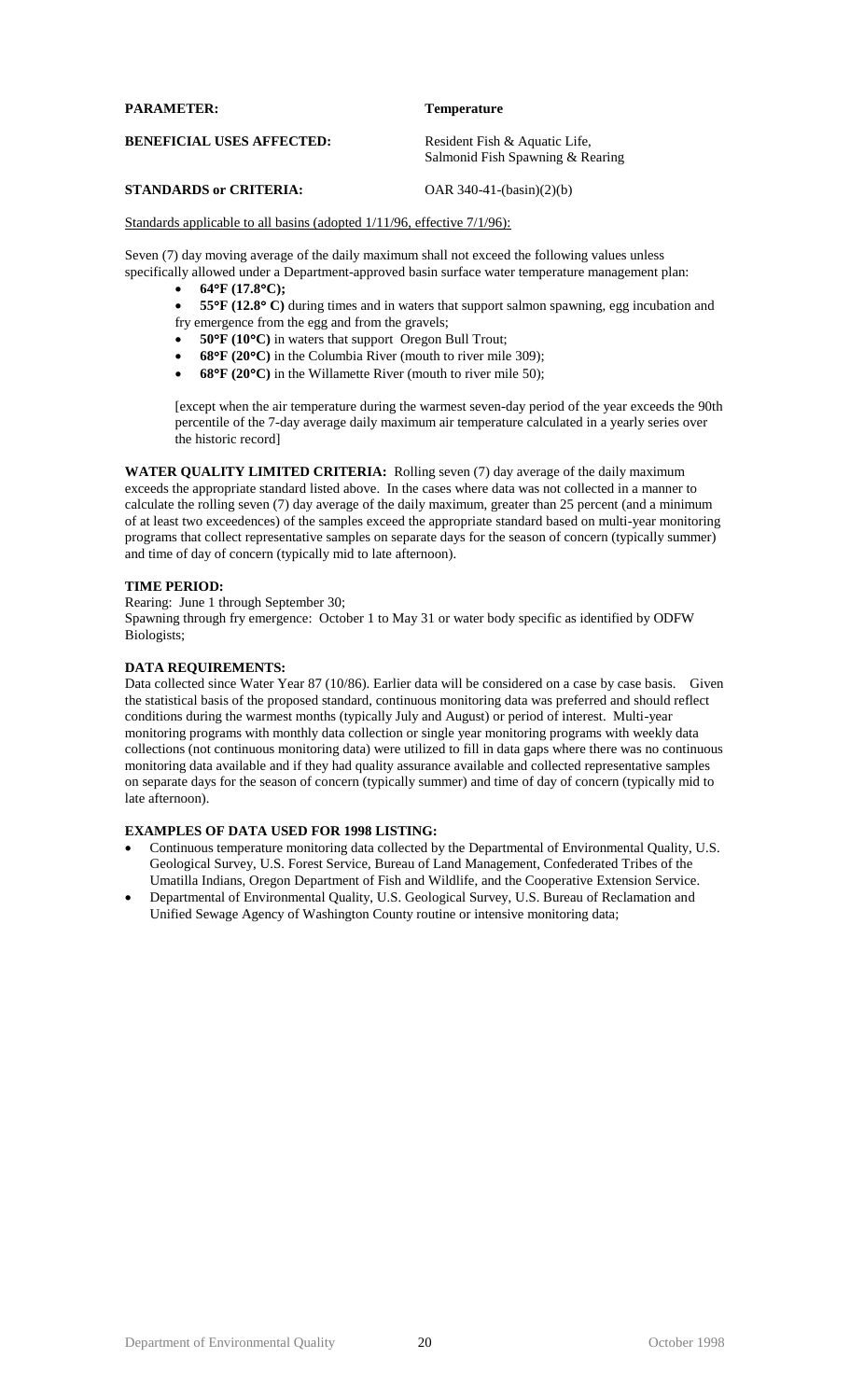| <b>PARAMETER:</b>                | <b>Total Dissolved Gas</b>        |
|----------------------------------|-----------------------------------|
| <b>BENEFICIAL USES AFFECTED:</b> | Resident Fish and Aquatic Life    |
| <b>STANDARDS or CRITERIA:</b>    | OAR 340-41- $(basin)(2)(n and g)$ |

(n) The concentration of total dissolved gas relative to atmospheric pressure at the point of sample collection shall not exceed 110 percent of saturation.

(g) The liberation of dissolved gases, such as carbon dioxide, hydrogen sulfide, or other gases, in sufficient quantities to cause objectionable odors or to be deleterious to fish or other aquatic life, navigation, recreation, or other reasonable uses made of such waters shall not be allowed.

#### Water body Specific:

 Columbia River had an alternate standard for specific periods of time since 1995 to allow additional spill over dams for fish passage

**WATER QUALITY LIMITED CRITERIA:** Greater than 10 percent of the samples exceed standard and a minimum of at least two exceedences of the standard  $or$  a survey that identified beneficial use impairment due to total dissolved gas such as assessment of fish condition;

# **TIME PERIOD:**

Annual

# **DATA REQUIREMENTS:**

Data collected since Water Year 87 (10/86). Earlier data will be considered on a case by case basis. A minimum of 5 representative data points available per site collected on separate days or a representative survey that includes assessment of fish condition.

- Monitoring programs conduct by the Army Corp of Engineers of the Columbia River and Snake River;
- Oregon Department of Fish and Wildlife Data;
- Hydropower Recertification Studies.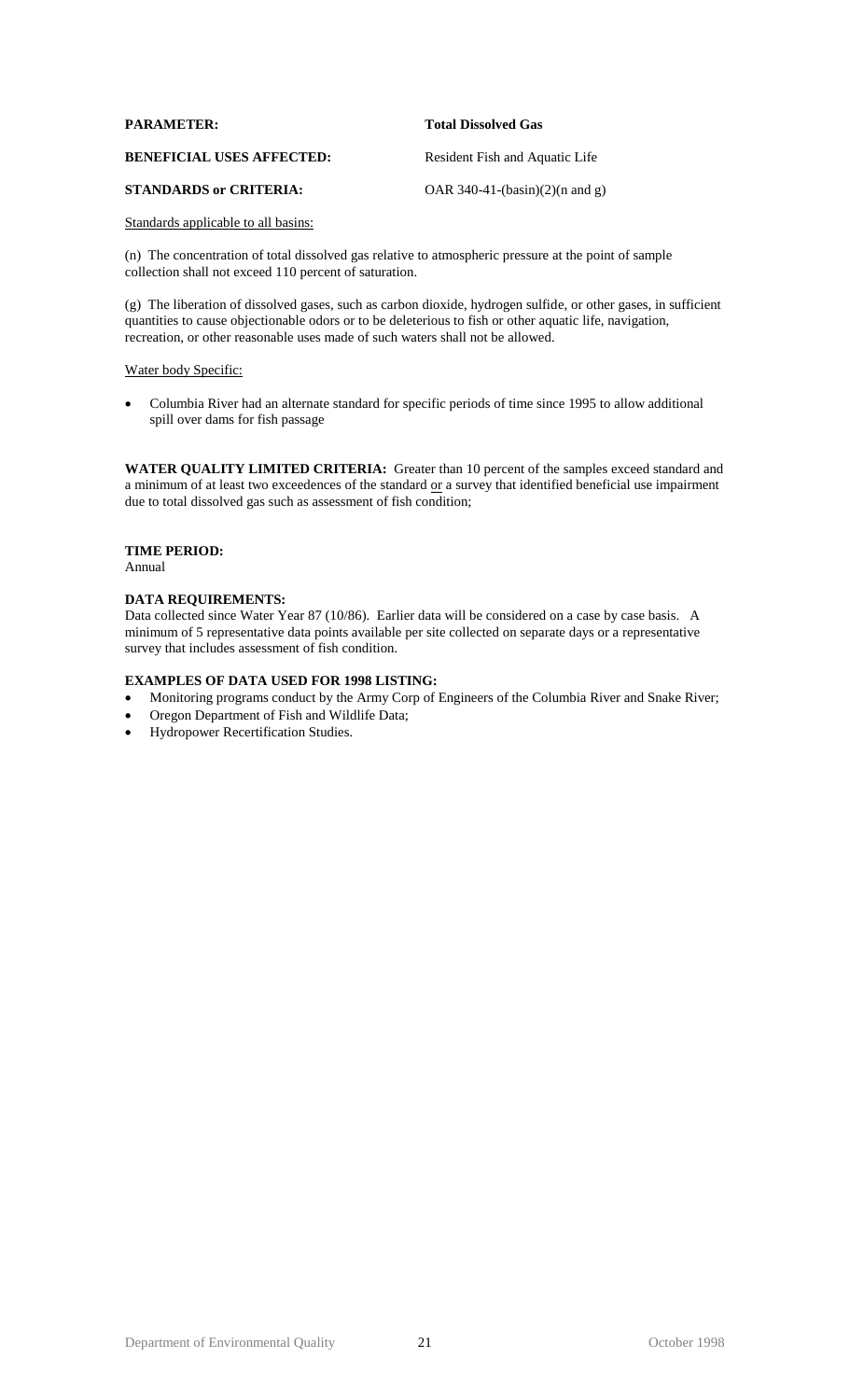| <b>PARAMETER:</b>                | <b>Toxics</b>                                  |
|----------------------------------|------------------------------------------------|
| <b>BENEFICIAL USES AFFECTED:</b> | Resident Fish and Aquatic Life, Drinking Water |
| <b>STANDARDS or CRITERIA:</b>    | OAR $340-41-(basin)(2)(p)$                     |

OAR 340-41-445(2)(p)(A): Toxic substances shall not be introduced above natural background levels in the waters of the state in amounts, concentrations, or combinations which may be harmful, may chemically change to harmful forms in the environment, or may accumulate in sediments or bioaccumulate in aquatic life or wildlife to levels that adversely affect public health, safety, or welfare; aquatic life; wildlife; or other designated beneficial uses;

OAR 340-41-445(2)(p)(B): Levels of toxic substances shall not exceed the criteria listed in Table 20 which were based on criteria established by EPA and published in Quality Criteria for Water (1986), unless otherwise noted;

OAR 340-41-445(2)(p)(C): ... Where no published EPA criteria exist for a toxic substance, public health advisories and other published scientific literature may be considered and used, if appropriate, to set guidance values.

# **WATER QUALITY LIMITED CRITERIA <sup>1</sup> :**

# Water Quality Standards Violations:

• The water quality standard listed in Table 20 (see OAR 340-41) for the chemical is violated more than 10% of the time and for a minimum of two values.\*

#### Other Evidence of Impairment of Beneficial Uses:

- A fish or shellfish consumption advisory or recommendation issued by the Health Division specifically refers to this chemical.
- The chemical has been found to cause a biological impairment via a field test of significance such as a bioassay. The field test must involve comparison to a reference condition.

# **TIME PERIOD:** Annual

# **DATA REQUIREMENTS:**

Data collected since Water Year 87 (10/86). Earlier data will be considered on a case by case basis. As there is limited toxics data available, listings will generally be based on at least two excedences and data will be evaluated based on the Department's best professional judgment.

# **EXAMPLES OF DATA USED FOR 1998 LISTING<sup>2</sup> :**

- Departmental of Environmental Quality data or studies;
- U.S. Geological Survey toxic studies
- Willamette River and Columbia River Bi-State Studies conducted under contract;
- Oregon State University studies conducted under contract;
- U. S. Fish and Wildlife and National Marine Fisheries Wildlife Studies.

**Note 1:** In the draft listing criteria document, several examples of sediment and fish tissue evaluation methods were found in the toxics listing criteria. However, most sediment and fish tissue data was not evaluated based on the methods outlined below because these methods are very complex and expensive to carry out. In order to clarify how toxics data was evaluated for 1998 listing purposes, those example evaluation methods have been taken out of the listing criteria and are discussed specifically below:

The following methods have been separated from the above Water Quality Limited Criteria to better clarify that these methods are not routinely used for evaluations for listing purposes, but are only considered when the method is applied during the course of a special study. DEQ may use the following two methods to determine whether a beneficial use impairment is occurring if an investigation and study has been completed which allows for the determination of one of the following:

 DEQ may use a partitioning method to determine whether chemicals found in sediments can be expected, via partitioning, to violate water column water quality standards listed in Table 20 (see OAR 340-41). Because of the complexity and intensive resource use this method has not been used to evaluate sediments for the 1998 303(d) list.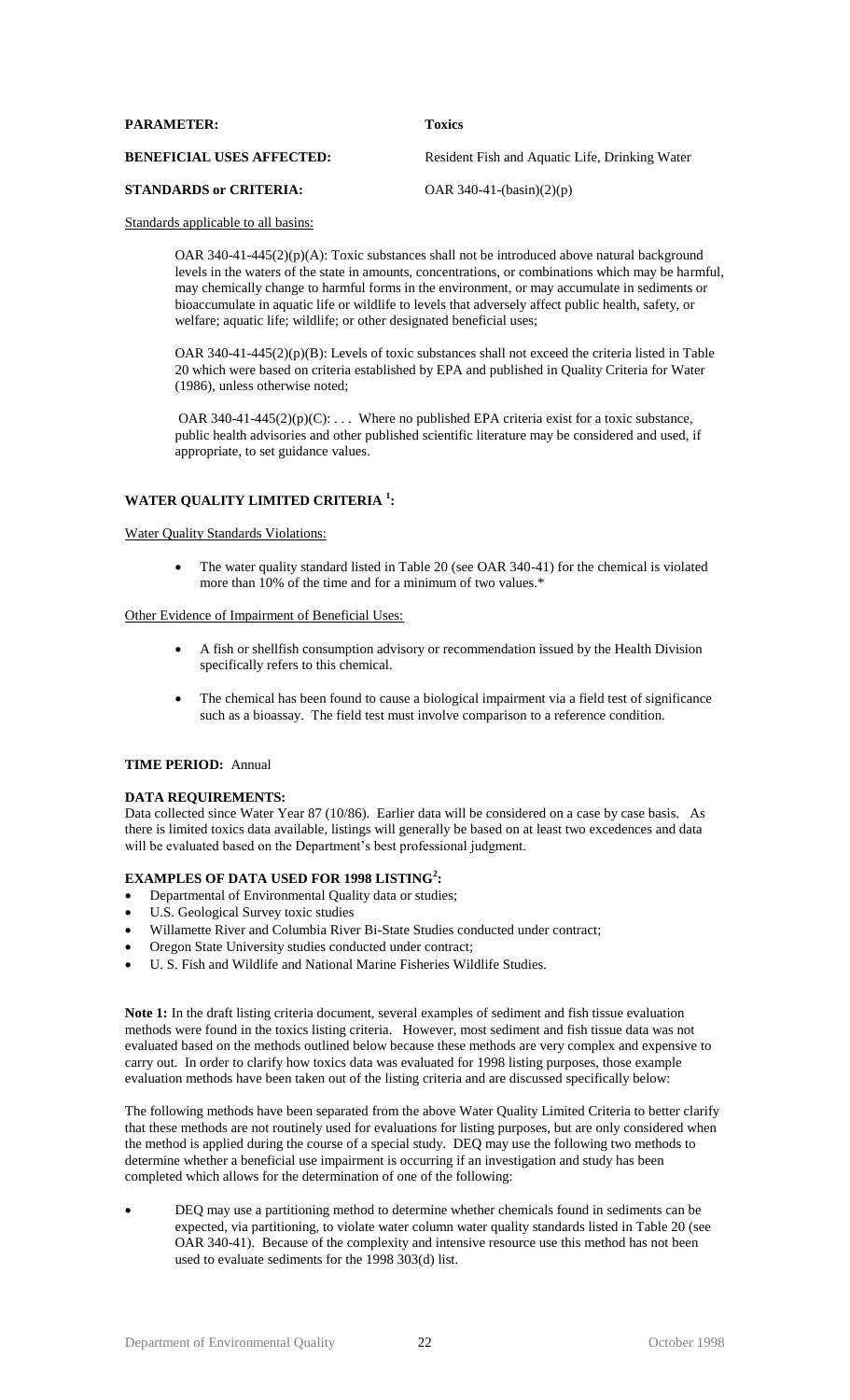The chemical has been detected in more than 10% of available fish tissue samples, and the mean of the detects exceeds a screening value derived from Table 20. The screening value is developed as follows:

> Fish Tissue Screening Value = Table 20 Criteria for Protection of Human Health (ug/l) \* BCF ( $1/kg$ ) \* (mg/1000 ug)

> where BCF = Bioconcentration Factor. BCFs were obtained from the EPA Region VIII Criteria Chart (July 1993)... (July 1993).

This method has been used once in the Columbia Slough to list several toxic parameters, but has not been used elsewhere for listing purposes because it is very resource intensive.

**Note 2:** DEQ has not determined what, if any, numeric sediment guidelines are appropriate for Oregon's sediments and has not propagated numeric sediment standards. Instead DEQ relies on the demonstration of a beneficial use impairment either through a bioassay, health advisory or a study demonstrating a beneficial use impairment exists within a given water body. EPA has also not been able to develop numeric sediment criteria. Additionally, there are few guidance levels available for evaluating sediment quality.

For the studies and reports reviewed by DEQ the authors of these studies and reports (such as, the Lower Columbia River Bi-State Program by Tetra Tech; the National Water-Quality Assessment (NAWQA) program Willamette Basin by the USGS and Phases I, II and III of the Willamette River Basin Water Quality Study by USGS) wished to compare the values they found in the sediments to some reference value. Since there were not local guidance values available the authors choose several guidance documents as screening tools (sediment values for marine waters (Long and Morgan), values developed by Ontario, Canada for the Great Lakes, New York State draft standards, and USGS's Methods for Comparing Water-Quality Conditions among National Water-Quality Assessment Study Units, 1992-1995 (which used EPA's proposed sediment-quality criterion (SQL) and advisory levels (SQAL), effects range-median (ER\_M) developed by Long and others (1995), Probable effect level (PEL) developed by MacDonald (1994) for Florida Department of Environmental Protection and apparent effects threshold-high (AET-H) developed by Barrick and others (1988))). These guidance values were used to determine whether a compound's value in the sediment might be considered elevated, recognizing that the guidance values may not be appropriate for use in the local area. The authors noted that the use of the guidance values was only to identify potential problem areas and problem chemicals for screening purposes and to help in planning future studies and were not used as standards. Guidance values were used in this way because "no single type of sedimentquality guideline is generally accepted in the scientific literature, and there may be substantial differences (up to three orders of magnitude) between different guideline values for a given constituent."

Because the studies used certain numerical guideline values for screening purposes, even though the values may not be appropriate, DEQ acknowledged the use of these guidelines in determining elevated levels and has identifying the status of those waters with elevated levels as a "Potential Concern". Only those waters which have demonstrated a beneficial use impairment will be listed on the 303(d) list.

Guidelines differ from criteria (numerical or narrative values recommended by EPA) and standards (criteria adopted by individual states and approved by EPA) and are not legally binding. EPA has not developed sediment criteria and DEQ does not have sediment standards. This is due, in part, to the difficulty of relating concentrations found to be toxic in one area to another area. Factors, such as particle size, hardness of the water, form of contaminant, etc., will affect the toxicity. Similarly,. organisms native to those waters and life stages will differ in their reactivity. For these reasons EPA and DEQ have recommended a tiered approach for screening sediment for dredge disposal purposes, which includes the use of a bioassay for demonstrating whether a beneficial use impairment would exist. Based on these reasons DEQ has chosen not to list segments based on exceeding guidelines used by these studies, but has identified the status of those waters and parameters as a "Potential Concern".